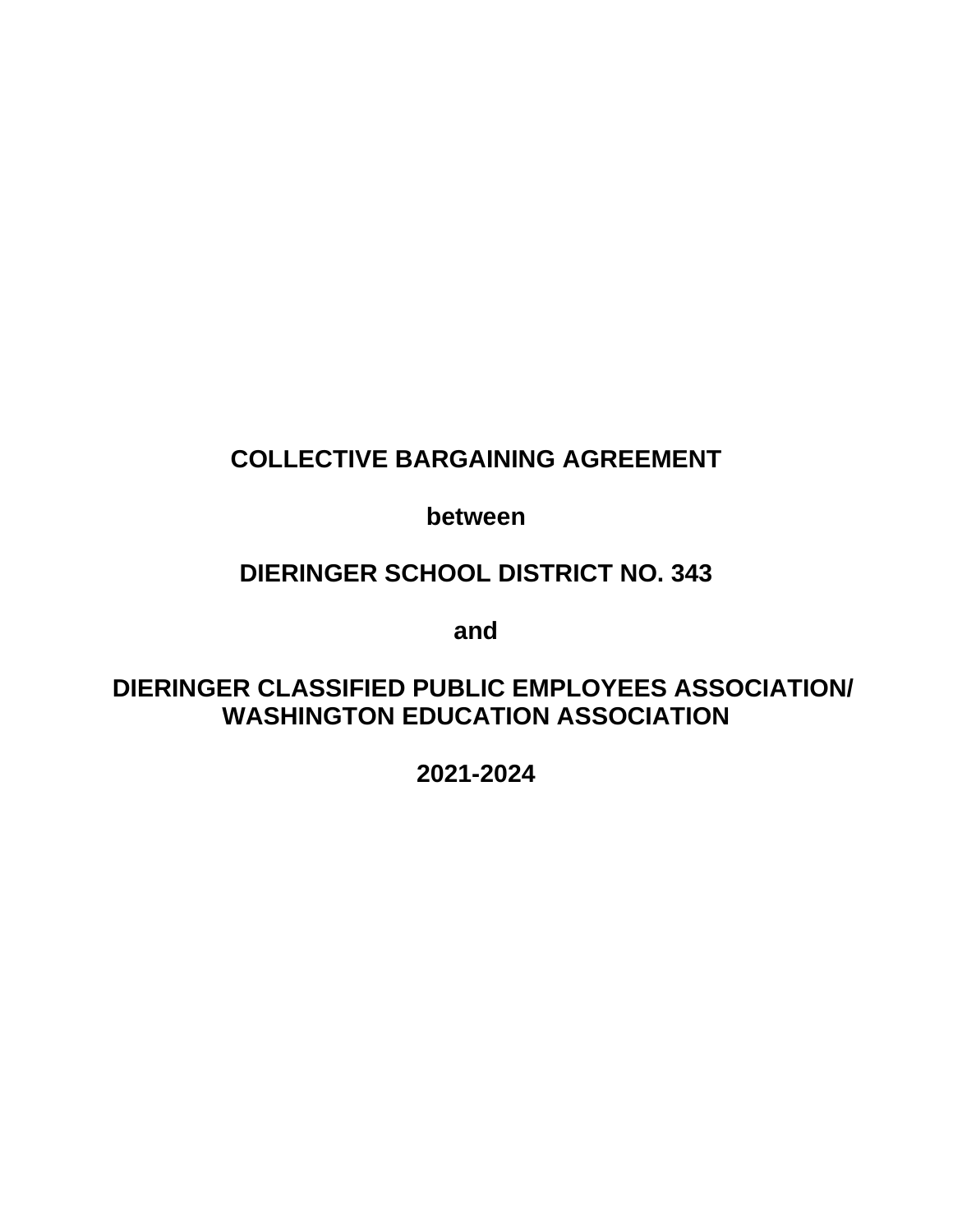| .29 |
|-----|
|     |

## **CONTENTS**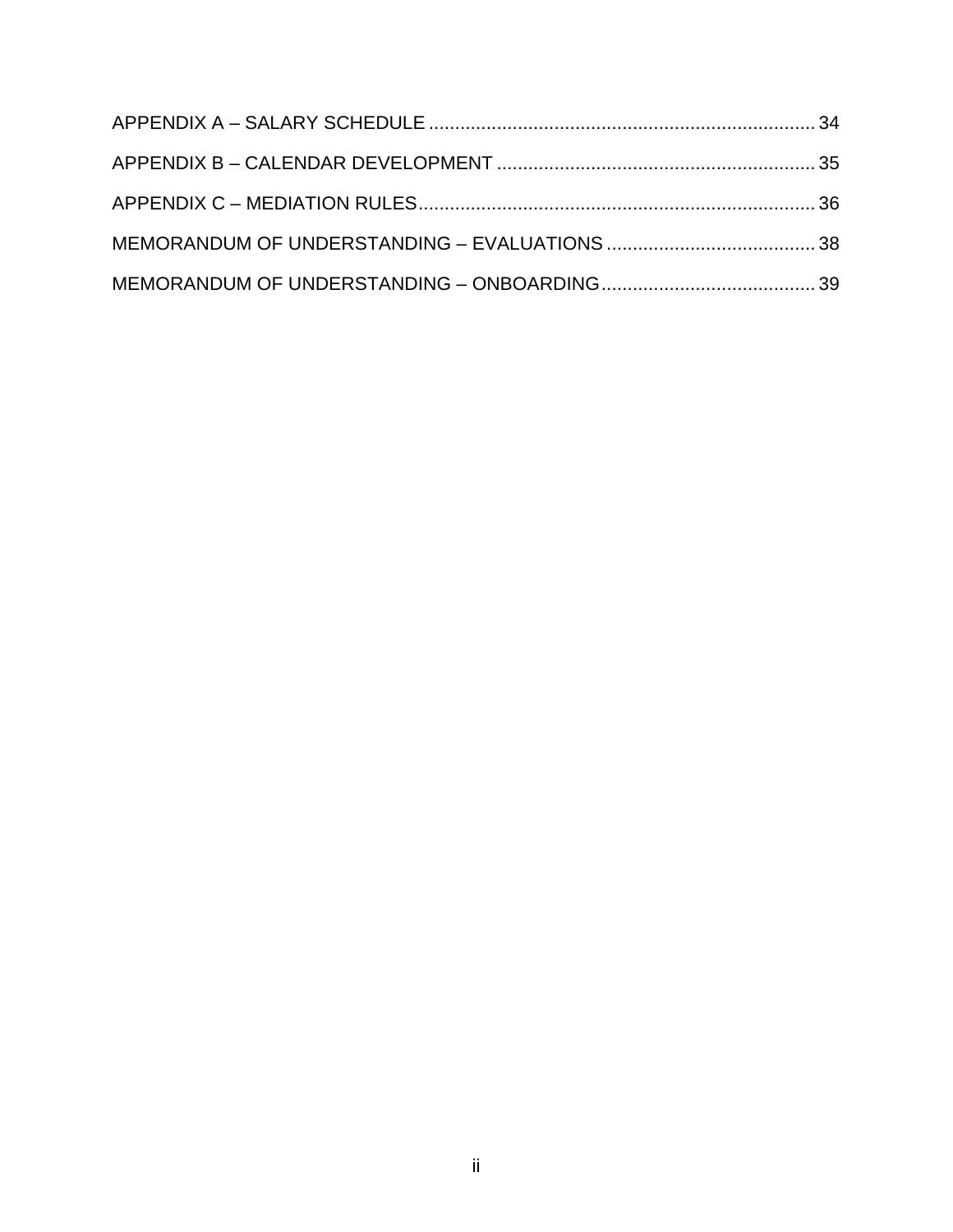#### **PREAMBLE**

<span id="page-3-0"></span>In order to effectuate the provisions of RCW 41.56, the Public Employees Collective Bargaining Act (hereinafter the Act); and

To promote a uniform basis for implementing the right of public employees to join the Dieringer Classified Public Employees Association/Washington Education Association and to be represented by such organization in matters concerning their employment relations with the District; and

To set forth prescribed rights of the classified employees of the School District; and

To enable the classified employees more fully to participate in and contribute to the development of policies pertaining to wages, hours, and working conditions and other matters of mutual concern;

This Collective Bargaining Agreement is approved and ratified by the parties, effective September 1, 2021, through August 31, 2024.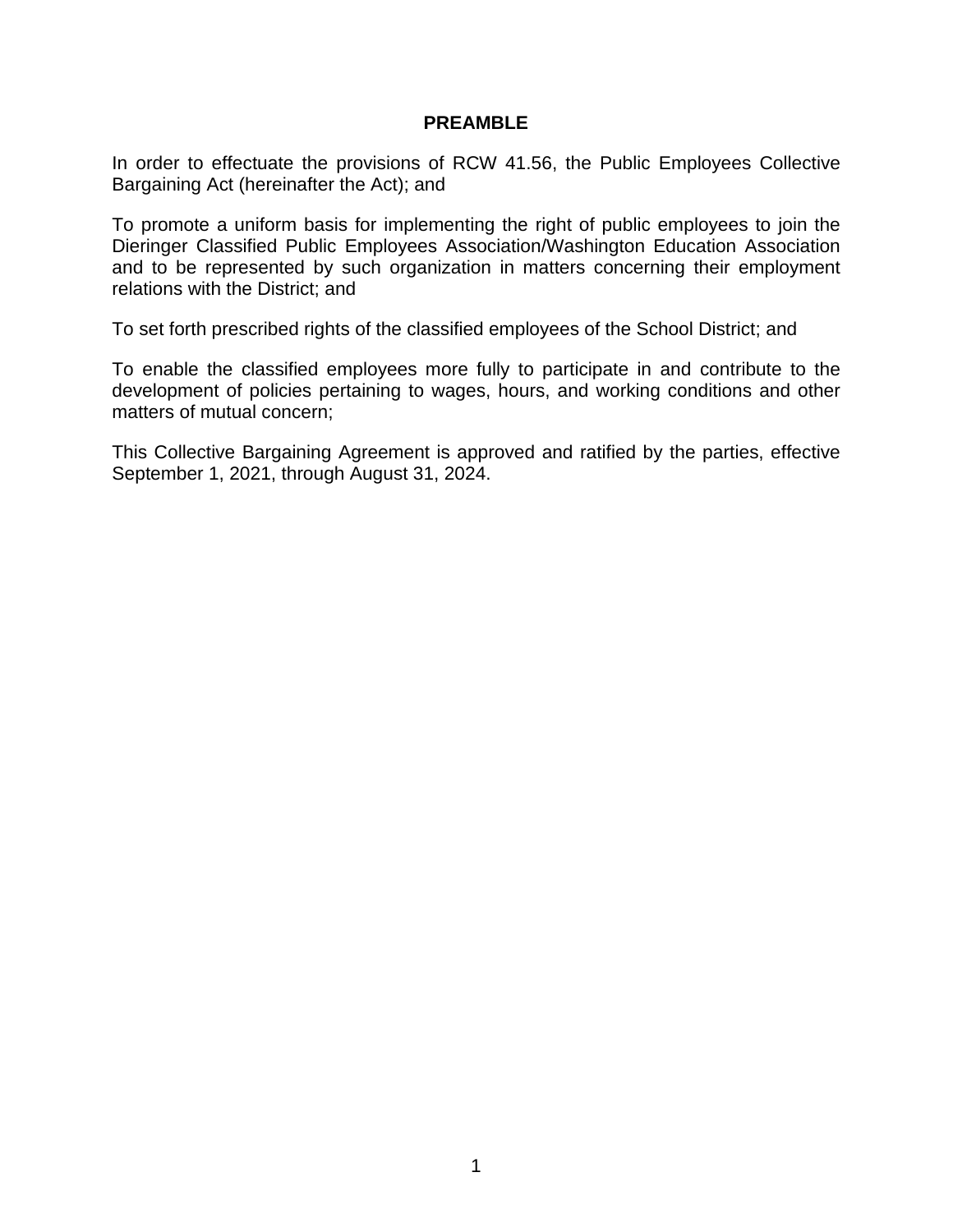### **ARTICLE I - ADMINISTRATION**

#### <span id="page-4-1"></span><span id="page-4-0"></span>**Section 1.1 - Recognition**

- 1.1.1 The District hereby recognizes the Dieringer Classified Public Employees Association/Washington Education Association/National Education Association as the exclusive bargaining representative for all classified employees in the bargaining unit described in Section 1.1.2.
- 1.1.2 The bargaining unit to which this Agreement is applicable is all full-time and regular part-time nonsupervisory classified employees of the Dieringer School District No. 343 in any of the job titles listed in Appendix A except confidential employees reporting to the superintendent in personnel and business functions and food service and day care supervisors. Cook Lead duties may be reassigned by the District back to an exempt food service supervisor if the District were to return to a model of managing the Food Service department itself.
- 1.1.3 The term "Association" when used hereinafter in the Agreement shall refer to the Dieringer Classified Public Employees Association/Washington Education Association/National Education Association.
- 1.1.4 The term "employee" when used hereinafter in the Agreement shall refer to all classified employees represented by the Association.
- 1.1.5 Unless the context in which they are used clearly requires otherwise, words used in this Agreement denoting gender shall include both the masculine and feminine; words denoting number shall include both the singular and plural; and the word "day" shall mean the employee's working day.
- 1.1.6 In the event that the District assigns an employee to perform services regularly performed by an employee with a classification having a higher rate of pay for a minimum of one (1) week, the assigned employee shall be paid at the higher rate of classification while performing the work of said classification. In the event that the District assigns an employee to perform services regularly performed by a supervisory employee outside of the bargaining unit for a minimum of one (1) week, the employee will be paid \$.40 more per hour than their regular wage.
- 1.1.7 When the District determines that a position having a new job title is to be created, the District will initiate negotiations with the Association prior to posting the position. The District will cooperate with the Association by providing requested information about the new position including, to the extent available, details regarding the requirements for and the responsibilities of the position, which will enable the Association to develop a proposal for an appropriate salary range.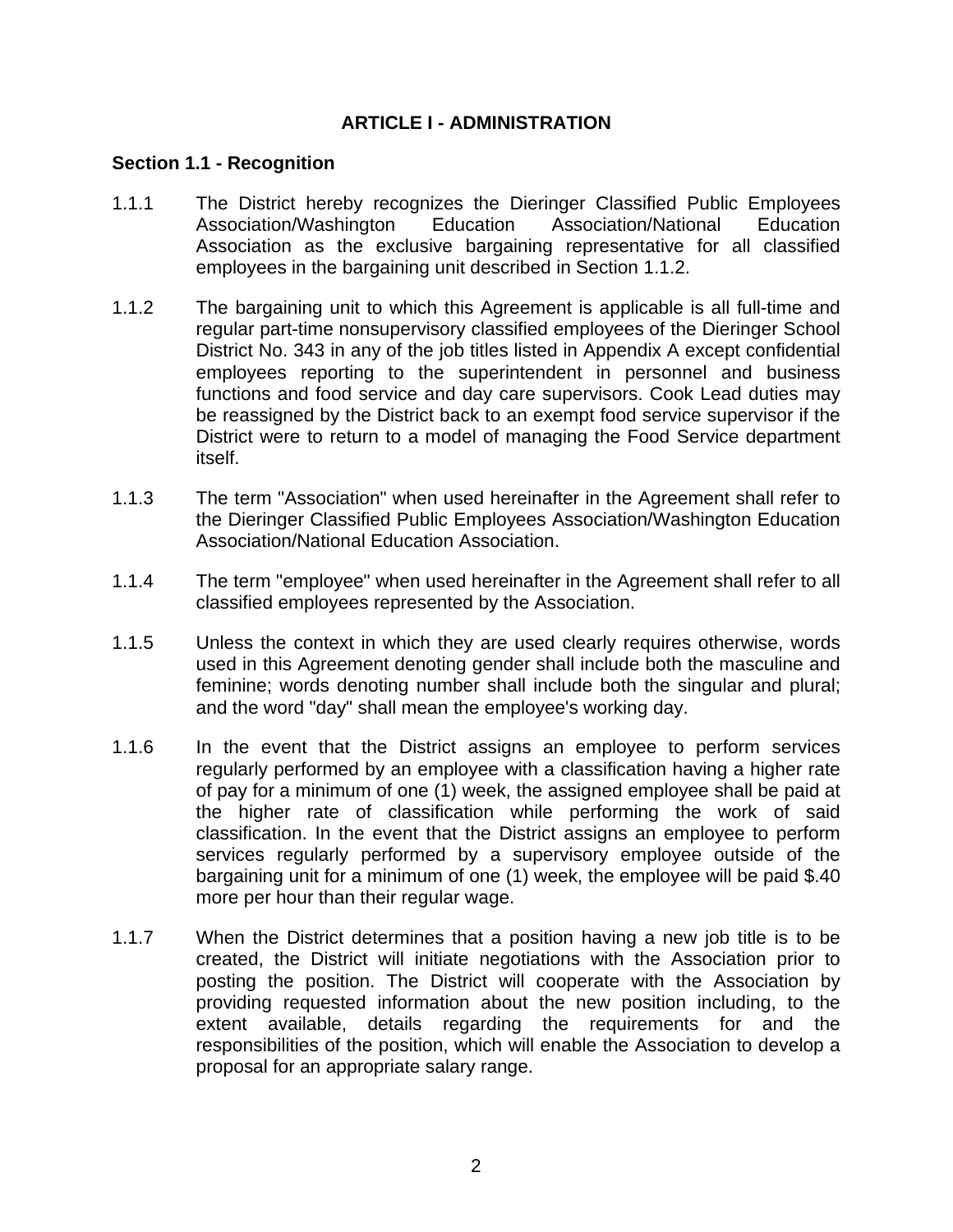1.1.8 Copies of all job descriptions (job postings) will be provided to the Association and to individual employees upon request. New employees will be provided a description of their duties and daily schedule by their immediate supervisors within the first five (5) days of employment. When the District substantially changes the duties assigned to a position, the impact of such changes on salary schedule placement for the position will be negotiated with the Association. Such negotiations will take place within ten (10) days of the effective date of the changed position. Employees may make recommendations regarding changes to job descriptions to the Superintendent at any time.

#### <span id="page-5-0"></span>**Section 1.2 - Status of Agreement**

- 1.2.1 This Agreement shall supersede any rules, regulations, policies, resolutions, or practices of the District which shall be contrary to or inconsistent with its terms.
- 1.2.2 All conditions of employment in the Contract shall be maintained at the current level of standards in effect in the District at the time this Agreement is signed.
- 1.2.3 Any past practices of employment pertaining to wages, hours, and conditions of employment shall continue in effect in the District at the time this Agreement is signed.
- 1.2.4 This Agreement may be reopened on any item(s) during the term of the Contract by mutual consent of the parties.
- 1.2.5 This Agreement will continue in effect consistent with RCW 41.56.123 as now or hereafter amended.

#### <span id="page-5-1"></span>**Section 1.3 - Conformity to Law**

- 1.3.1 This Agreement shall be governed and construed according to the Constitution and Laws of the State of Washington. If any provisions of this Agreement or any application of this Agreement to any employee or groups of employees covered hereby shall be found contrary to law by a tribunal of competent jurisdiction, such provision or applications shall have effect only to the extent permitted by law and all other provisions or applications of the Agreement shall continue in full force and effect.
- 1.3.2 In the event a provision(s) is determined to be contrary to law as stated in 1.3.1, such provision shall be renegotiated. Negotiation shall commence within two (2) weeks after receipt of the written tribunal decision.
- 1.3.3 The parties will enter negotiations for the purpose of attempting to arrive at a mutually satisfactory replacement of such provision(s).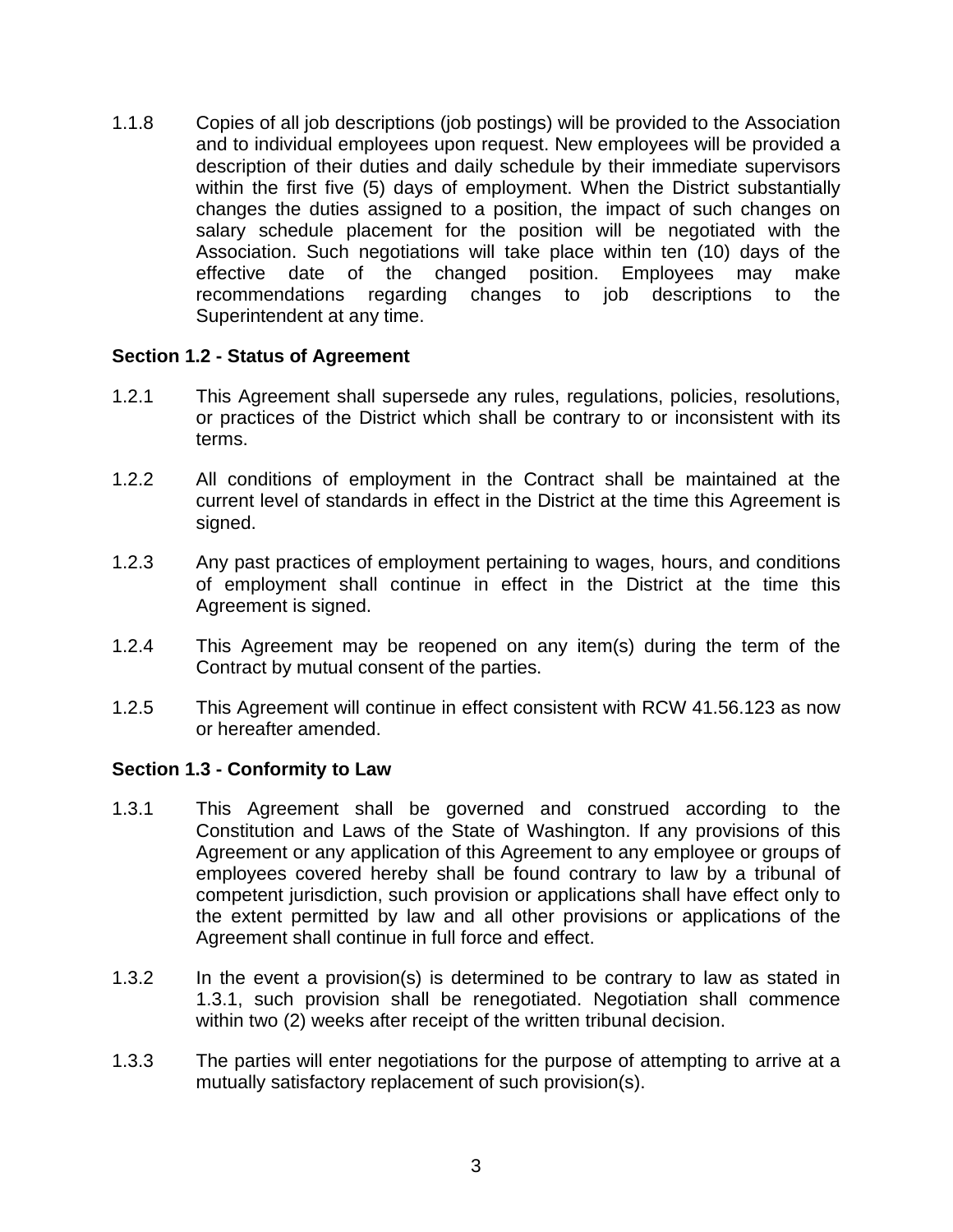## <span id="page-6-0"></span>**Section 1.4 - Distribution of Agreement**

- 1.4.1 Following ratification signing of this Agreement, the District shall design, prepare the final copy, and publish this Agreement on the District website under "Employment/Classified." Upon request, an employee shall be given a printed copy of the agreement.
- 1.4.2 There shall be two (2) signed copies of the final Agreement for the purpose of records. One (1) shall be retained by the District and one (1) by the Association.

#### <span id="page-6-1"></span>**Section 1.5 - Agreement/Administration/Interpretation**

Designated representatives of the Association and the District Administration shall develop a regular annual schedule of meetings to discuss issues of mutual concern.

## **ARTICLE II - BUSINESS**

#### <span id="page-6-3"></span><span id="page-6-2"></span>**Section 2.1 - Dues Deductions**

- 2.1.1 Employees may sign a dues enrollment form which shall authorize deduction of membership dues of the Association. Upon receiving an authorization, the District will start dues deductions for the next available payroll period, according to the usual administrative cycle. Such authorization shall continue in effect from year to year unless a declaration of withdrawal is submitted to the Washington Education Association (WEA), signed by the employee. The Association agrees to defend and indemnify the District for any claims or liability arising from the implementation of this Section.
- 2.1.3 The District shall transmit all monthly dues to the WEA through the WEA Payroll Deductions system each pay period. Dues will include local dues.

#### <span id="page-6-4"></span>**Section 2.2 - Rights of the Association**

- 2.2.1 The Association shall have, in addition to other rights expressly set forth or provided by statute, the following rights:
- 2.2.2 The Association shall be provided with bulletin boards, or sections thereof, for the purpose of posting Association materials. The Association shall also have the right to use the school mail to distribute Association materials.
- 2.2.3 The Association shall have the right to use school facilities for meetings and school equipment when such equipment is not otherwise in use. The Association shall pay for the cost of all materials and supplies incident to such use and shall be responsible for proper operation of all such equipment.
- 2.2.4 Duly authorized representatives of the state and national levels of the Association shall be permitted to transact official Association business on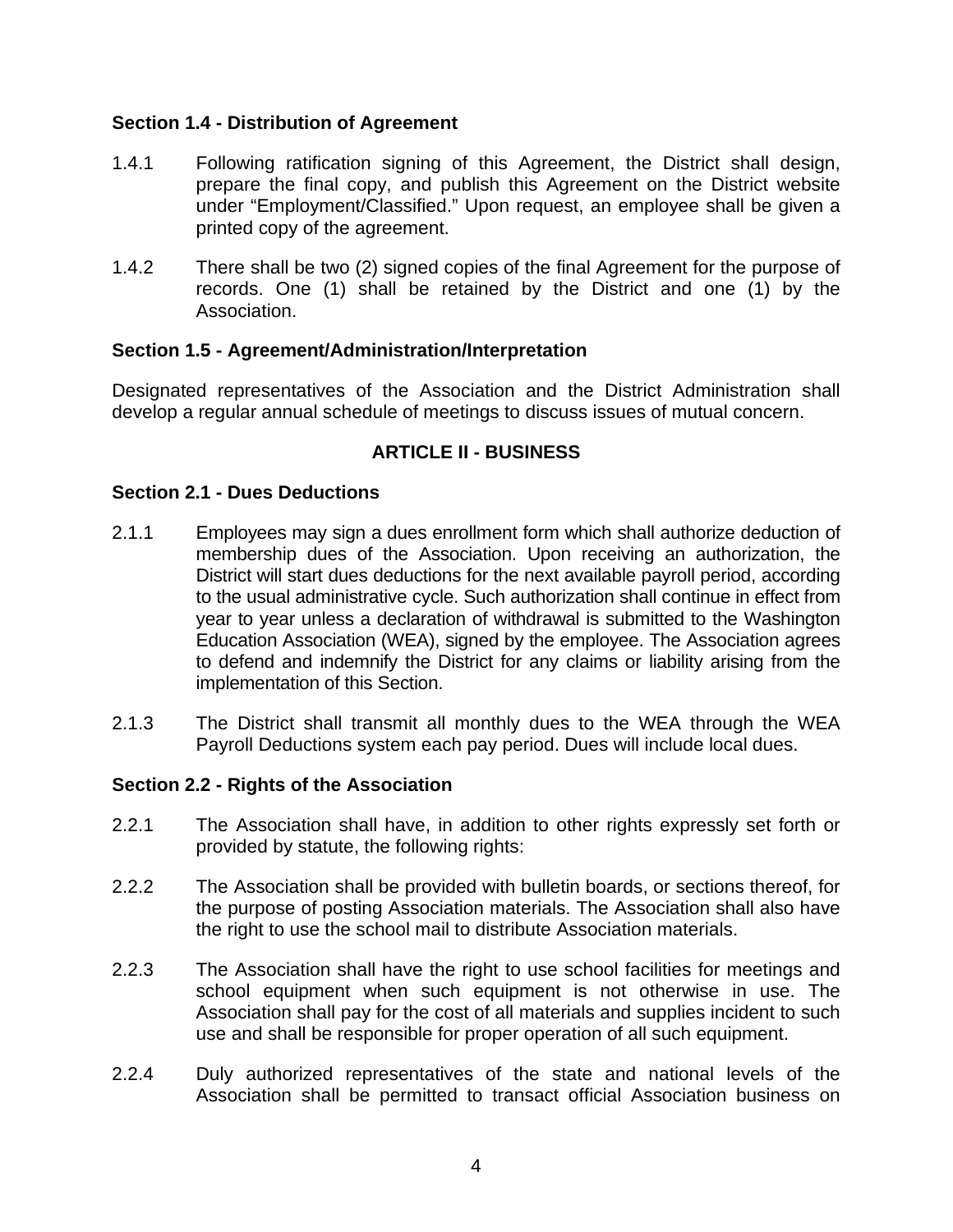school property provided that this shall not interfere with nor interrupt normal school operations.

- 2.2.5 Association representatives will be allowed up to a cumulative total of thirty (30) days of absence each year for professional meetings and business of the national, state, and local Association (including collective bargaining when bargaining sessions are mutually scheduled during the work day). Excluding mutually scheduled bargaining sessions, no employee will access more than fifteen (15) of these days in a single school year. The Association will give five (5) days advance notice to the District whenever possible. As long as substitutes are available, up to four (4) persons may be gone at one time. The Association will reimburse the District at the substitute employee pay rate for substitutes hired to cover such absences.
- 2.2.6 The District agrees to furnish to the Association in response to reasonable requests all available information concerning the financial resources of the District, including but not limited to: annual financial reports and audits; register of bargaining unit personnel; tentative budgetary requirements and allocations; agendas and minutes of all School Board meetings; treasurer's reports; census and membership data; names and addresses of all employees; salaries paid thereto; and such other information as will assist the Association in developing intelligent, accurate, informed, and constructive programs on behalf of the employees, together with information which may be necessary for the Association to process any grievance or complaint.
- 2.2.8 The District will provide the Association President with the board meeting agenda packets that include the name and position of all transfers within and new hires to the bargaining unit. A "transfer" is a change of assigned building or job title. The names of any new employees will be provided within five (5) days of the employee's start date in the new position. The information above and each employee's average hours per week will also be provided when the annual seniority list is provided to the Association (see Section 3.1.5).
- 2.2.9 The employee work calendars for three years will be published on the District website and incorporated herein by reference. An initial draft calendar based on the criteria in Appendix B shall be generated by the District and submitted to the DEA and Association at least one month prior to the calendar task force meeting. Each year, a calendar task force of 3 community members selected by the District, 3 certificated employees selected by the DEA, 3 classified employees selected by the Association and 3 administrators selected by the District shall review the draft calendar and present a recommendation to the Board and Association to adopt the calendar and/or amend the criteria in Appendix B. Task force members shall solicit input from their constituencies, if desired, prior to meeting with the task force to review the draft calendar.

This section shall reopen if the legislature changes the number of required school days or other work year requirements.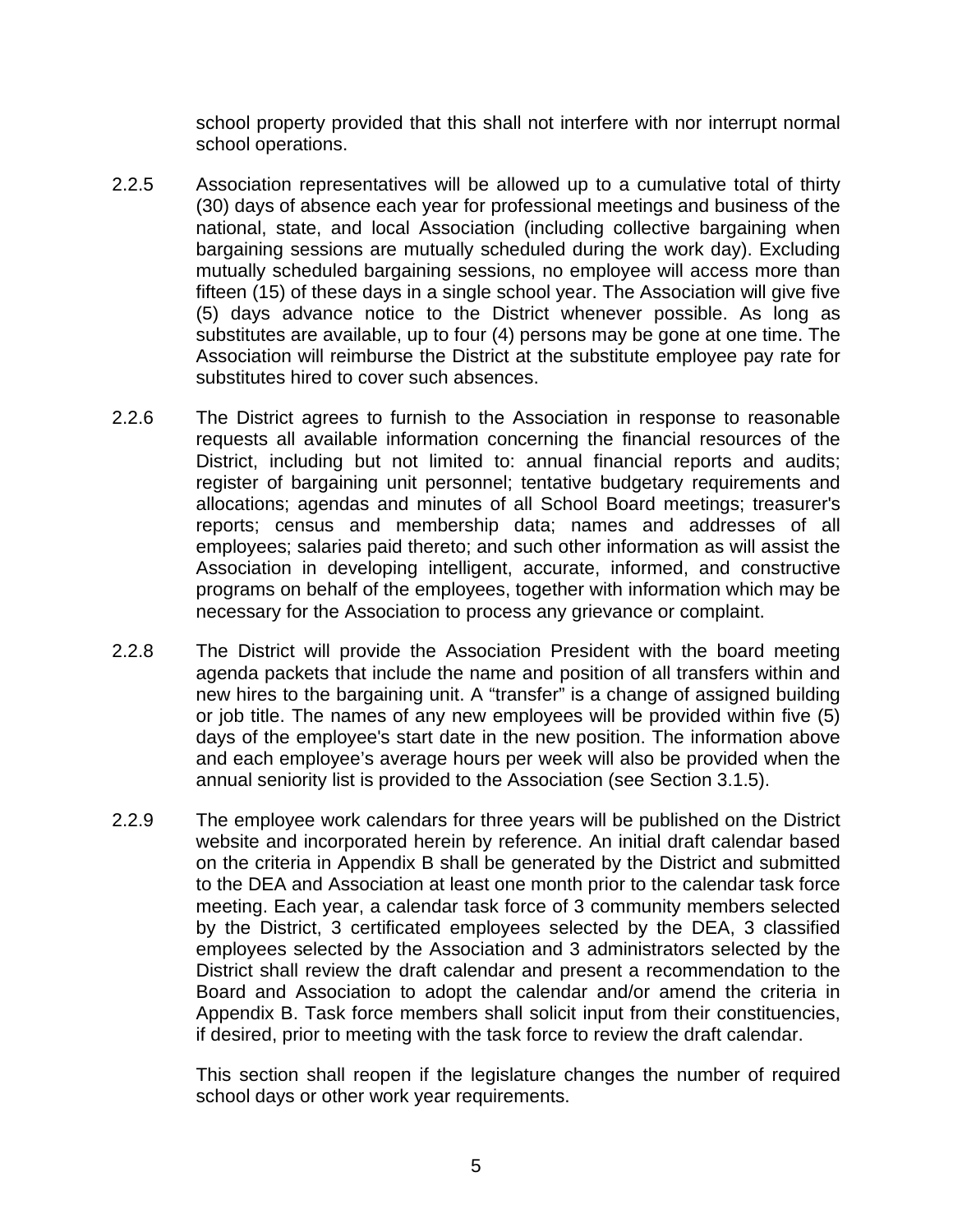2.2.10 The District will provide the Association reasonable access to new employees of the bargaining unit for the purposes of presenting information about their exclusive bargaining representative to the new employee. The presentation may occur during a new employee orientation provided by the District, or at another time mutually agreed to by the District and Association. No employee may be mandated to attend the meetings or presentations by the Association. "Reasonable access" for the purposes of this section means: (a) The access to the new employee occurs within ninety days of the employee's start date within the bargaining unit; (b) The access is for no less than thirty minutes; and (c) The access occurs during the new employee's regular work hours at the employee's regular worksite, or at a location mutually agreed to by the District and Association.

#### **ARTICLE III - PERSONNEL**

#### <span id="page-8-1"></span><span id="page-8-0"></span>**Section 3.1 - Employment Procedures**

- 3.1.1 All work customarily performed by the District in its own facilities with its own employees shall continue to be performed by the District and its employees.
- 3.1.2 New employees shall serve a probationary period of sixty (60) working days during which time the employee may be discharged without just cause. Except in extenuating circumstances, the supervisor and employee shall confer no later than the 45<sup>th</sup> day of probation regarding current levels of performance. An employee experiencing performance difficulties may bring Association representation to such meeting. The length of the probationary period may be extended upon mutual agreement of the Association and District on a case by case basis. After completing this period, the employee shall be entitled to all seniority and other rights under this Agreement.
- 3.1.3 Seniority shall be defined as the length of service in the bargaining unit. Accumulation of seniority shall begin on the employee's first working day of the most recent start date with the District within the bargaining unit. A paid holiday shall be counted as the first working day in applicable situations. In the event that more than one (1) individual employee has the same starting date of work, position on the seniority list shall be determined by board hire date, and if a tie remains, by flipping a coin**.**
- 3.1.4 Seniority shall be lost by an employee upon termination or resignation.
- 3.1.5 Prior to October 15 each year, the District shall prepare, maintain, and annually distribute the seniority list electronically to employees. A copy will also be provided by the District to any employee upon request.
- 3.1.6 Any employee who has been incapacitated at the employee's regular work by injury or compensable occupational disease while employed by the District may be employed at other work on a job that is operated by the District and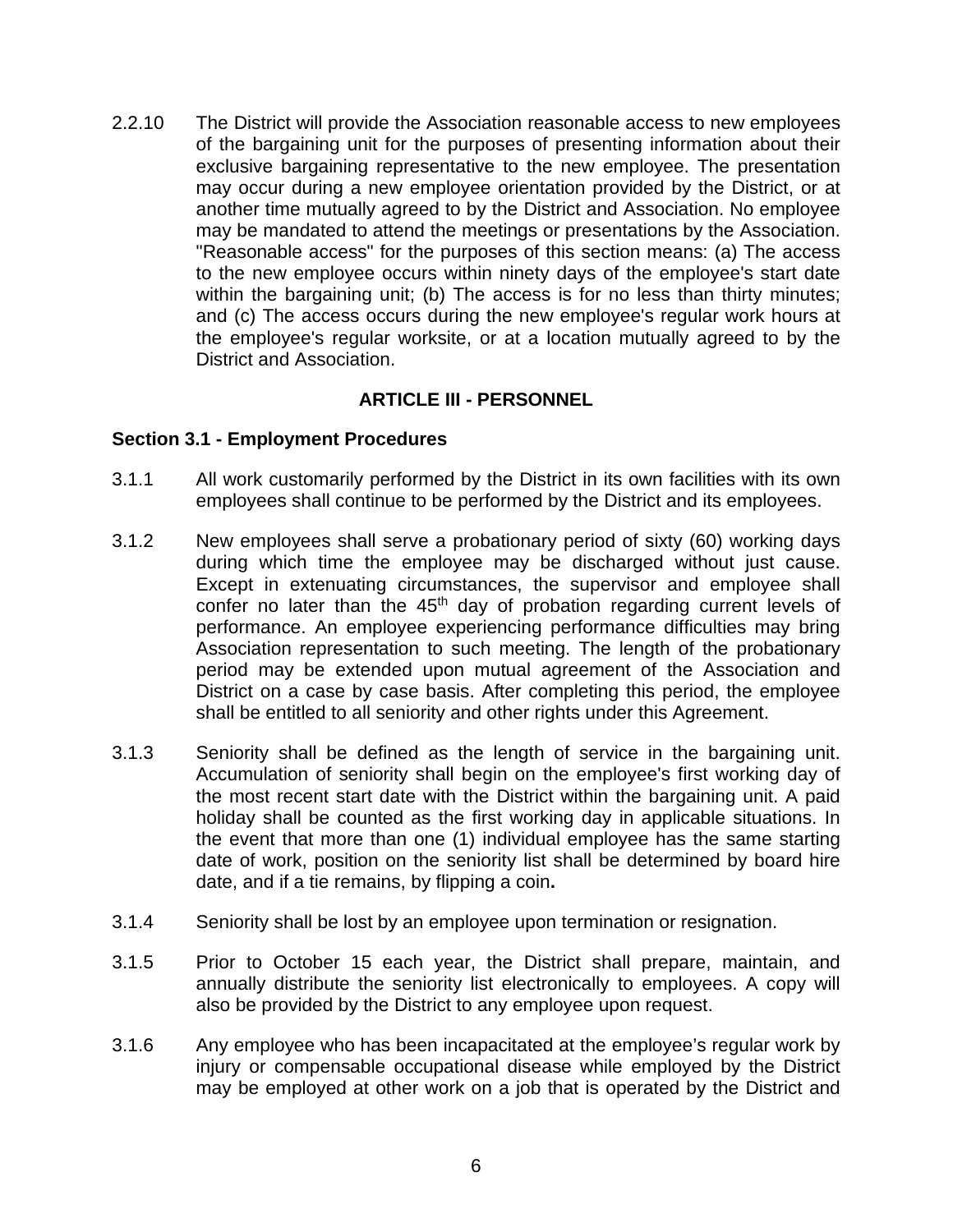which the employee can do without regard to any seniority provision in this Agreement.

- 3.1.7 A resigning employee shall be entitled to all accrued benefits.
- 3.1.8 Substitutes may be used to replace employees on leave or fill open positions that are posted but not yet filled. Substitutes may also be used for up to ten (10) working days before a position is posted.
- 3.1.9 Employees will be given an "Estimate of Wages" form by November 1 each year, or within forty (40) days of an employee's start date for newly-hired employees. The "Estimate of Wages" form shall include a summary of leave balances until such time as the District provides regular access to training on use of Employee Access. Prior to the start of each school year, when the estimate of wages is provided each year, and at other mutually-agreed times, the District shall provide training about employee wage statements, how to understand this information, and how to verify the accuracy of the information. This training shall be made available to substitutes as well.

#### <span id="page-9-0"></span>**Section 3.2 - Due Process**

- 3.2.1 No employee shall be disciplined (including warnings, reprimands, suspensions, reductions in rank, discharged, nonrenewed, terminated, or other actions that would adversely affect the employee) without just and sufficient cause.
- 3.2.2 First of all, in the event a disciplinary action is to be taken, the employee shall be advised in writing of the right to representation under this provision of the Agreement prior to the action being taken.
- 3.2.3 Secondly, when a request for such representation is made, no action shall be taken with respect to the employee until such representative of the Association is present, unless the employee has been given a reasonable period of time to arrange for such representation.
- 3.2.4 Thirdly, an employee shall be entitled to have present a representative of the Association during any disciplinary action or at any investigatory meeting that may lead to disciplinary action.
- 3.2.5 Further, the specific grounds forming the basis for disciplinary action will be made available to the employee and the Association in writing.
- 3.2.6 The District agrees to follow a policy of progressive discipline, so any disciplinary action taken against an employee shall be appropriate to the behavior which precipitates said action, which normally includes the following:
	- 3.2.6.1 verbal warning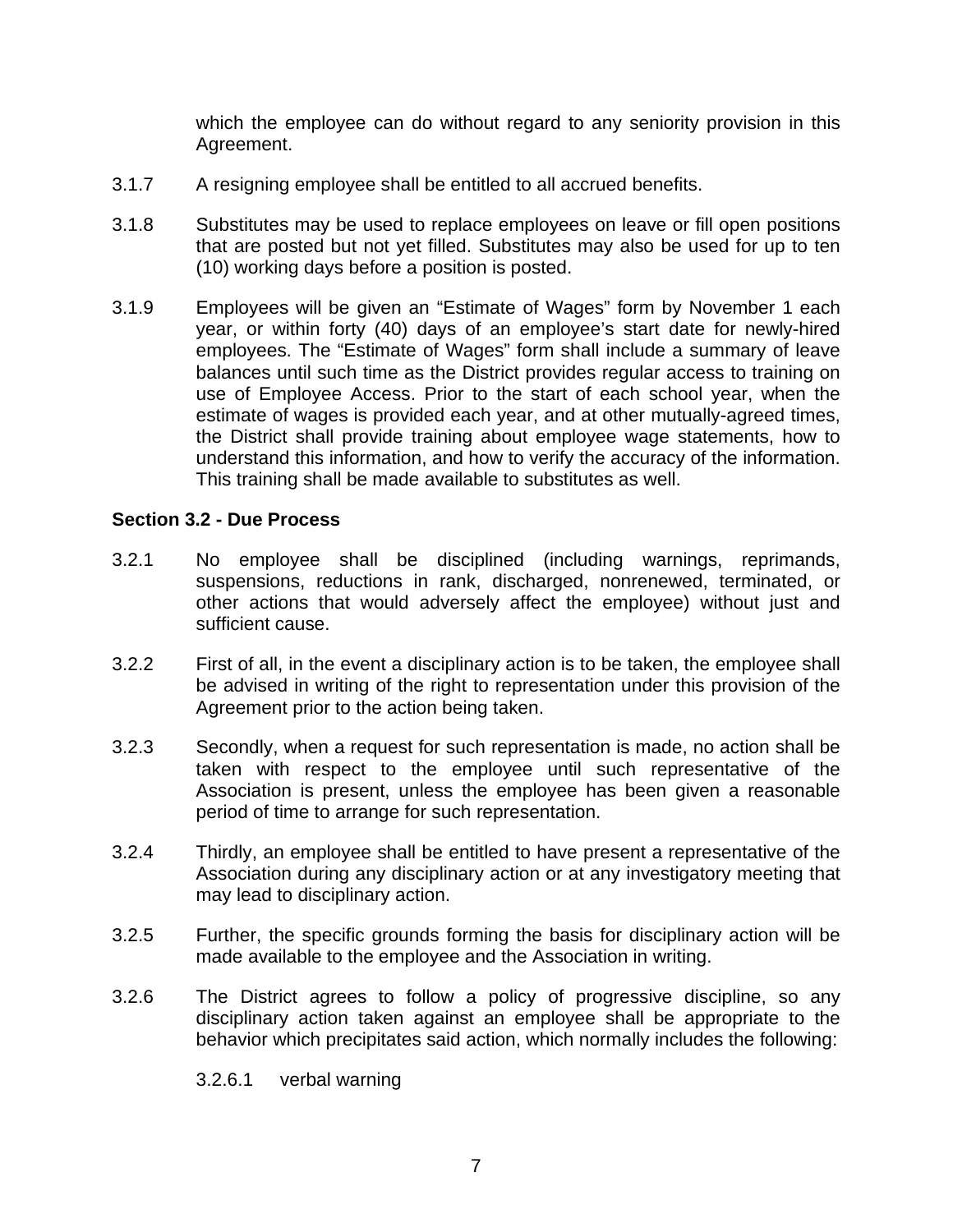#### 3.2.6.2 written reprimand

3.2.6.3 with nonrenewal or discharge as a final and last resort.

This section shall not prevent an arbitrator from viewing the appropriateness of any particular disciplinary action based on all the circumstances.

- 3.2.7 Any complaint made against an employee will be promptly called to the attention of the employee. When charges of misconduct are made against an employee by any parent, student, or other person which results in an investigation; the principal will give written notice of the allegations to the employee within fifteen (15) working days of commencement of the investigation. Any investigation will include an opportunity for the employee to respond to all allegations lodged against the employee. When investigating such charges, the investigation materials and results will be maintained in the District files except in those instances when the employee is disciplined as a result of the investigation, then the letter of discipline will be placed in the personnel file. The employee will also be given written notice of the results of the investigation within fifteen (15) working days of completion of the investigation.
- 3.2.8 All rules and regulations governing employee activities and conduct shall be interpreted and applied uniformly throughout the District.

#### <span id="page-10-0"></span>**Section 3.3 - Layoff and Recall**

- 3.3.1 In the event of layoff, the District shall provide written notice to all affected employees thirty (30) calendar days prior to layoff during the school year.
- 3.3.2 Layoff shall be defined as necessary reduction in the work force beyond the normal attrition. Prior to implementing a layoff, the District shall distribute a copy of the seniority list to all employees and provide at least five (5) working days for employees to submit corrections to the seniority rankings.
- 3.3.3 Step 1: In the event of layoff, the District shall first reduce or eliminate the hours of the least-senior employee(s) in the affected job title (as listed in Appendix A).

Step 2: An employee whose hours were eliminated or reduced by more than 1.5 hours per day may choose to bump a less-senior employee who is the least-senior employee with the same, or within 1.5 hours less, hours per day as the displaced employee in any job title with an equal or lower pay rate for which the displaced employee meets the minimum qualifications. (Functionally, start by excluding from the seniority list all employees in job titles with higher pay rates or minimum qualifications that the displaced employee does not meet. Then, start from the bottom of the seniority list and work up to the first employee with daily hours within 1.5 hours.)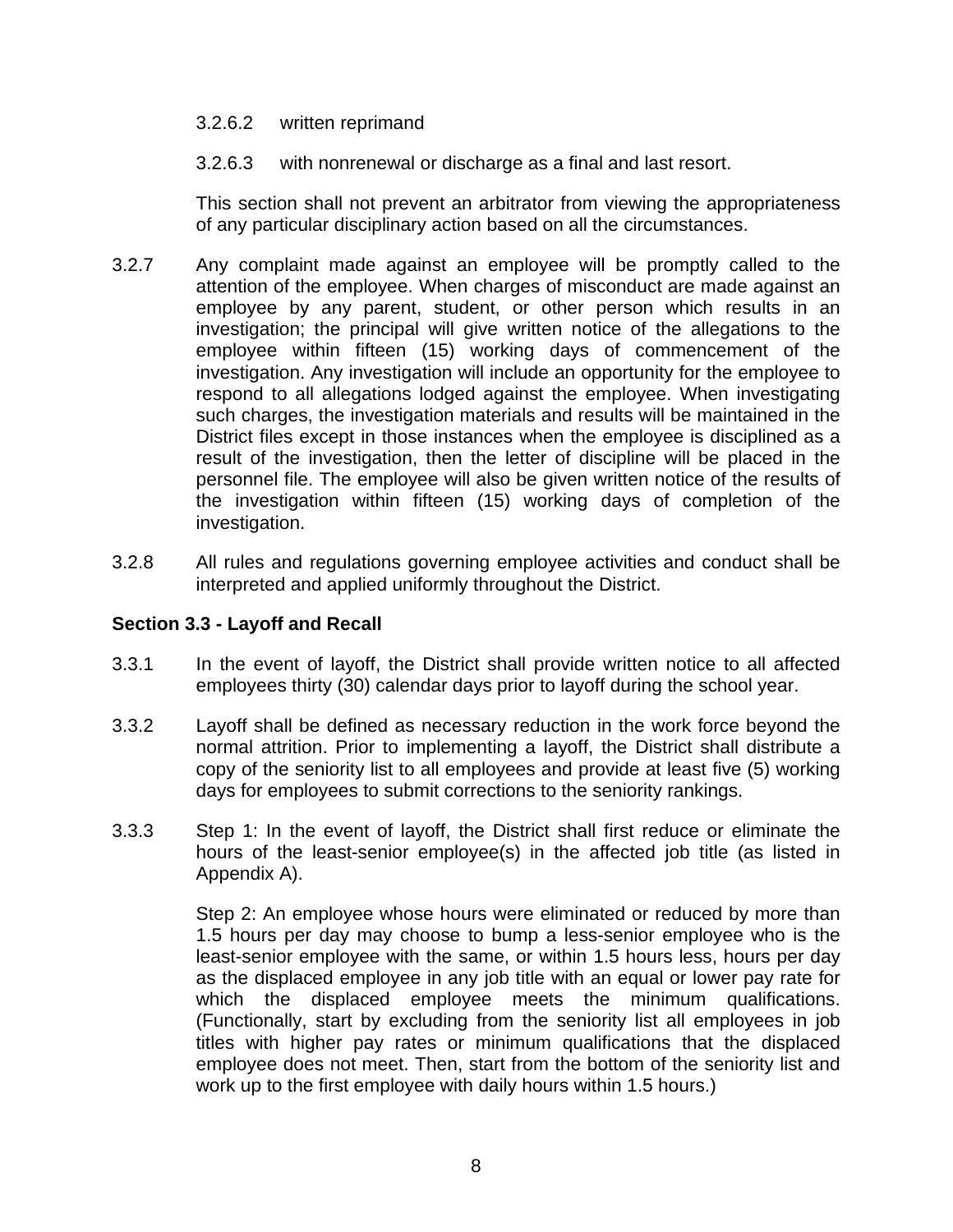Step 2a: If no less-senior employee has the same, or within 1.5 hours less, hours per day, the displaced employee may bump the least-senior employee with the closest number of hours per day as the displaced employee in any job title with an equal or lower pay rate for which the displaced employee meets the minimum qualifications. (Functionally, start by excluding from the seniority list all employees in job titles with higher pay rates or minimum qualifications that the displaced employee does not meet. Then, start from the bottom of the seniority list and find the employee with the closest number of hours.)

Step 3: An employee who is bumped by a more-senior employee in accordance with the procedures above may choose to bump a less-senior employee who is the least-senior employee with the same, or within 1.5 hours less, hours per day as the displaced employee in any job title with an equal or lower pay rate for which the displaced employee meets the minimum qualifications. (Functionally, start by excluding from the seniority list all employees in job titles with higher pay rates or minimum qualifications that the displaced employee does not meet. Then, start from the bottom of the seniority list and work up to the first employee with daily hours within 1.5 hours).

Step 3a: If no less-senior employee has the same, or within 1.5 hours less, hours per day, the displaced employee may bump the least-senior employee with the closest number of hours per day as the displaced employee. (Functionally, start by excluding from the seniority list all employees in job titles with higher pay rates or minimum qualifications that the displaced employee does not meet. Then, start from the bottom of the seniority list and find the employee with the closest number of hours.)

Step 4: Step 3 will be repeated until there is no employee left to bump.

If more than one employee is subject to layoff at one time, these procedures shall be applied in order of seniority (most-senior employee is placed first).

3.3.4 A laid-off employee shall, upon application and at the employee's option, be granted priority status on the substitute list according to the employee's seniority.

> Laid-off employees may continue their health, dental, and life insurance benefits by paying the regular monthly per subscriber group-rate premium for such benefits to the District, subject to SEBB rules.

3.3.5 Laid-off employees shall remain in a recall pool for two (2) years. Employees shall be rehired from the layoff pool on the basis of seniority provided that the District determines that the employee is qualified for the job based on job description qualifications.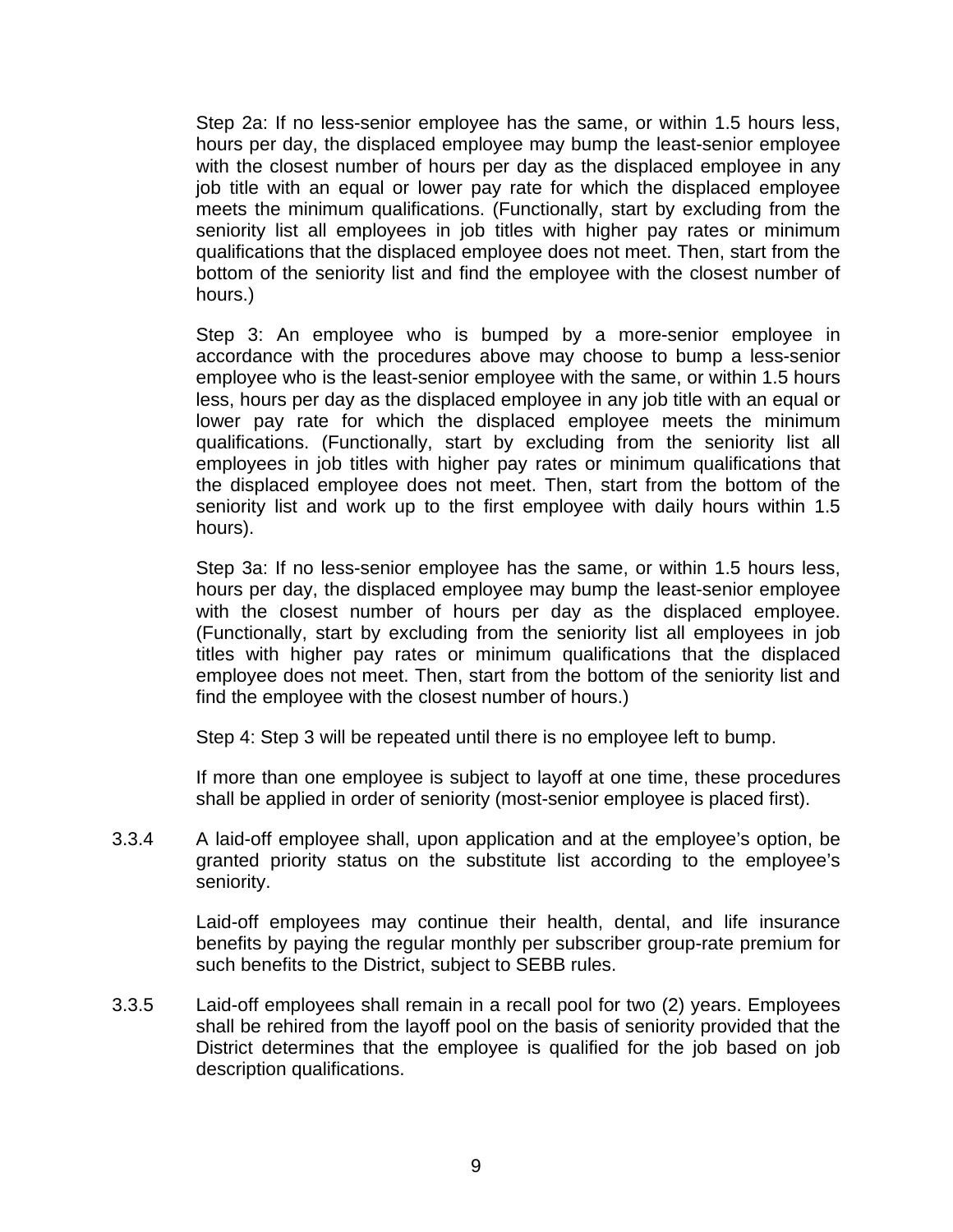3.3.6 Notices of recall shall be sent by certified or registered mail to the last known address as shown on the District's records. The recall notice shall state the time and date on which the employee is to report back to work. It shall be the employee's responsibility to keep the District notified as to the employee's current mailing address. A recalled employee shall be given at least five (5) calendar days from receipt of notice, excluding Saturdays and Sundays, to report to work. The District may fill the position on a temporary basis until the recalled employee can report to work providing the employee reports within the five- (5) day period.

> Employees recalled to work for which they are qualified are obligated to take said work. An employee who declines recall to perform work for which the employee is qualified shall forfeit the employee's seniority rights.

3.3.7 Employees on layoff shall retain their seniority for purpose of recall for a period of two (2) years. Any employee on layoff for more than two (2) years shall lose the employee's seniority and any further rights under this Agreement.

## <span id="page-12-0"></span>**Section 3.4 - Employee Rights**

- 3.4.1 The District hereby agrees that employees shall have the rights freely to organize, join, and support the Association for the purpose of engaging in collective bargaining or negotiation and other concerted activities for mutual aid and protection. As a duly elected body exercising governmental powers under color of law of the state of Washington, the District undertakes and agrees that it will not directly or indirectly discourage or deprive or coerce any employee in the enjoyment of any rights conferred by the Act or other laws of Washington or the Constitution of Washington and the United States; that it will not discriminate against any employee with respect to hours, wages, or conditions of employment by reason of the employee's membership in the Association, the employee's participation in any activities of the Association or collective negotiations with the District, of the employee's institution of any grievance, complaint, or proceeding under this Agreement or otherwise with respect to any terms or conditions of employment.
- 3.4.2 Nothing contained within this Agreement shall be construed to deny or restrict to any employee rights the employee may have under applicable laws and regulations. These rights granted to employees hereunder shall be deemed to be in addition to those provided elsewhere.
- 3.4.3 The employees shall be entitled to full rights of citizenship. The private and personal life of any employee is not within the appropriate concern or attention of the District.
- 3.4.4 The provisions of this Agreement shall be applied without regard to domicile, race, creed, religion, color, national origin, sex, age, marital status, or the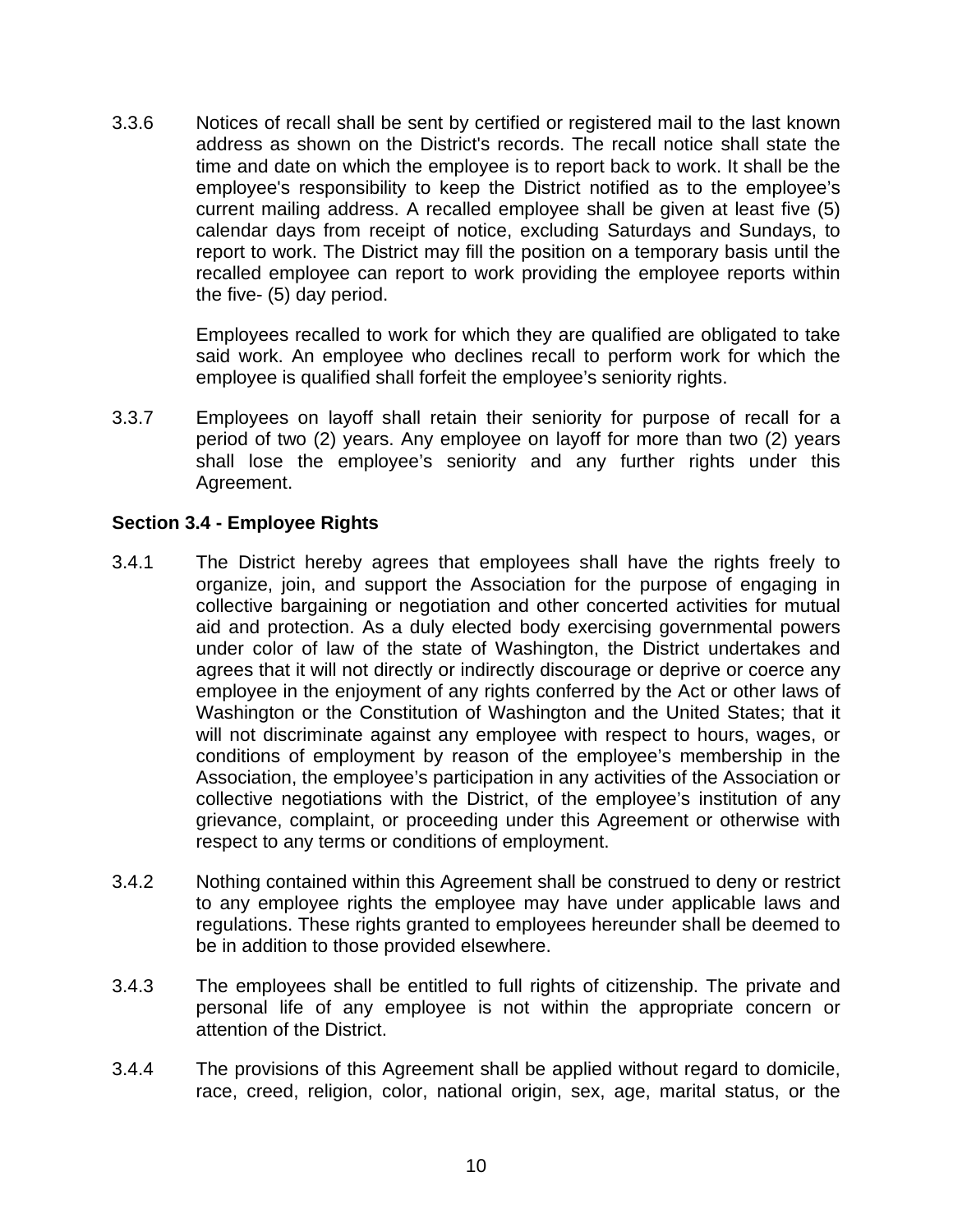presence of any disability as defined by state or federal law except as required in accordance with this Agreement or as otherwise provided by law.

3.4.5 Employees shall have a right to Association representation at any meeting pertaining to disciplinary action or an investigation that could lead to discipline. (See Section 3.2) Employees also shall have the right, upon request, to a union representative at a meeting to place an employee on administrative leave or to address performance improvement necessary to avoid termination.

#### <span id="page-13-0"></span>**Section 3.5 - Personnel Files**

3.5.1 Employees or former employees shall, upon request, have the right to inspect all contents of their complete personnel file kept within the District as well as written employment references leaving the District.

> Upon request, a copy of any documents contained therein shall be afforded the employee. No secret, duplicate, alternate, or other personnel file shall be kept anywhere. Anyone, at the employee's request, may be present in this review.

- 3.5.2 No evaluation, correspondence, or other material making derogatory reference to an employee's character or manner shall be kept or placed in the personnel file without the employee's knowledge and opportunity to attach the employee's own comments. Any such material shall be shown to the employee within five (5) days of placement in the personnel file.
- 3.5.3 Upon request by the employee, the Superintendent or the Superintendent's official designee shall sign to verify comments.
- 3.5.4 An employee may request that records of misconduct be removed from a personnel file three (3) years after the record was created. The decision of an administrator to grant or deny a request shall not be subject to the grievance procedure.
- 3.5.5 All monitoring or observation of the work performance of an employee shall be conducted openly and with full knowledge of the employee in a manner befitting the professionalism of both parties.

#### <span id="page-13-1"></span>**Section 3.6 - Employee Protection**

3.6.1 The Board shall provide employees with insurance protection covering those employees while engaged in the maintenance of order and discipline and the protection of school personnel and students and the property thereof. Such insurance protection must include liability insurance covering injury to persons and property and insurance protecting those employees from loss or damage of their personal property incurred while engaged in any supervisory capacity as designated by the Board or their representative. The limit of liability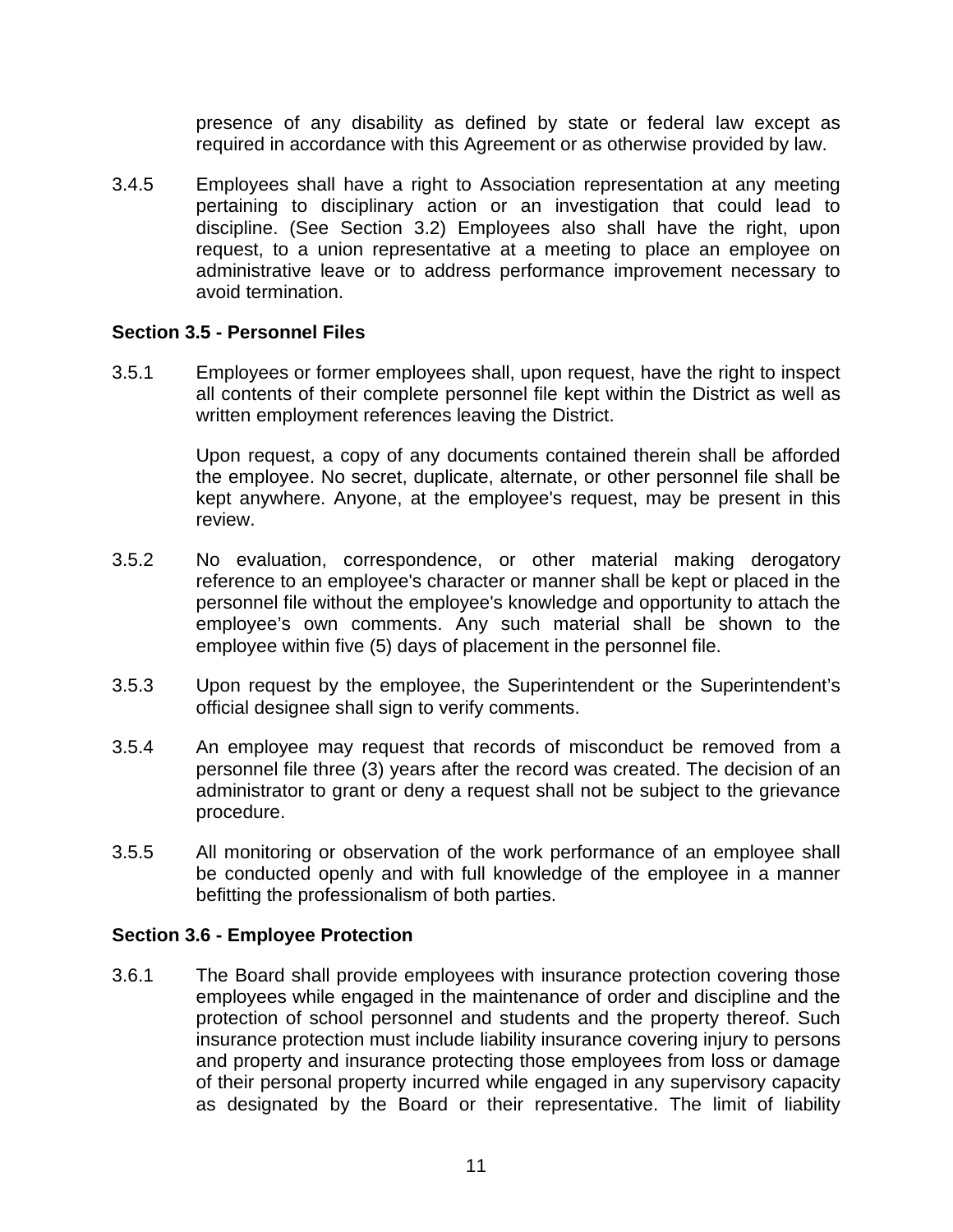provided under this policy for school employees' personal property is \$500 per employee for each claim.

- 3.6.2 Any case of assault upon an employee shall be promptly reported to the Board or its designated representative.
- 3.6.3 No final action shall be taken upon any complaint by a parent of a student directed toward an employee prior to said complaint being discussed with the employee by the immediate supervisor. Upon request, the employee may have an Association representative present at this meeting. Such request shall not delay this meeting for more than two (2) days**.**
- 3.6.4 To the extent allowed by law, when an employee is assigned a student for individual supervision or instruction and that employee has a need to know, the District will make a good-faith effort to provide the employee with information about the student's special medical need or condition.
- 3.6.5 To the extent allowed by law, when an employee is assigned a student for individual supervision or instruction and that employee has a need to know, the District will make a good-faith effort to provide the employee with information about the student's behaviors that could present a safety problem.

## <span id="page-14-0"></span>**Section 3.7 - Assignments and Vacancies**

- 3.7.1 Definitions of Assignment or Transfer An "assignment" is defined as the placement of an employee within one classification within one school building in the P-5 program or specialty area (e.g., an itinerant COTA position). A "transfer" is a placement of an employee outside the employee's current classification or building. The move of a classroom (which does not involve a change of evaluator) or an entire program from one building to another will not constitute a transfer or change of assignment.
- 3.7.2 Assignments Assignments and changes of assignment may be made at any time by the employer to meet district, student program, and staffing needs.
- 3.7.3 Notice of Interest Each year, on or before March 1, the District will solicit interests from employees for assignments for the following year.
- 3.7.4 Explanations for Changes in Assignment An employee shall receive a written explanation and/or a personal conference to discuss the rationale for a transfer or new placement, or the denial of a requested transfer or new placement upon request made to the building principal or program supervisor.
- 3.7.5 Definition of Vacancy The term "vacancy" shall mean a position that the District has determined' to be open for applicants after changes in assignments have been made pursuant to subsections above.
- 3.7.6. Filling a Vacancy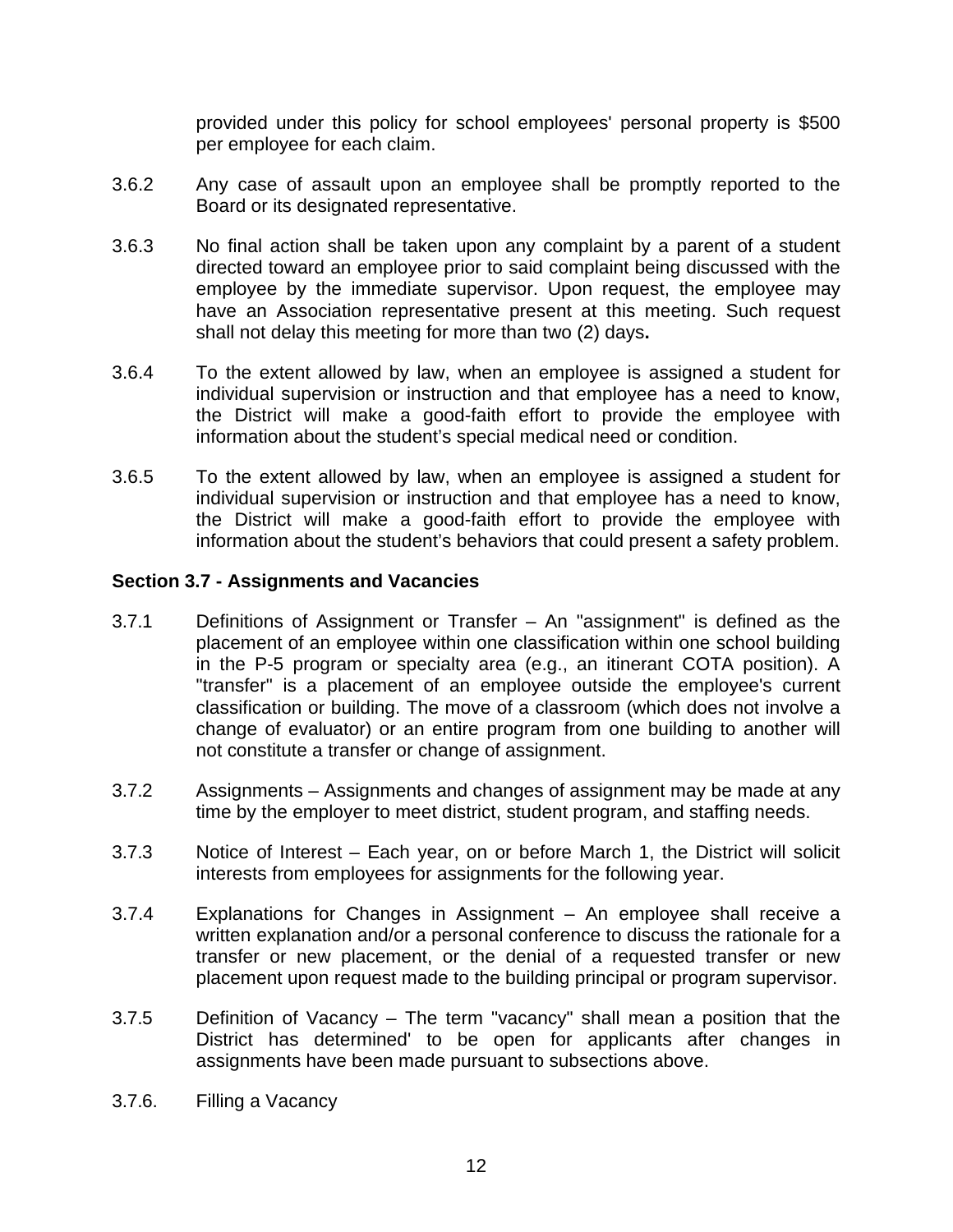- A. Notices of vacant positions shall be posted electronically to all members of the bargaining unit at least five (5) working days prior to the closing date for applications.
- B. The Association upon request will be given the rationale for any position the District determines does not have to be filled.
- C. All employees who meet the posted qualifications for a vacant position shall be interviewed for the position. Interview teams shall include at least two interviewers and shall, to the extent practical, include the same persons or roles for all interviews for that vacant position.
- D. The District shall have the right to select the most qualified person for any vacancy. Qualifications will be measured in a manner that includes, but is not limited to, education, certifications, evaluations, training, experience, and years of service with the District. If qualifications are substantially equal between two employees or between an internal candidate and an external candidate, the employee with the greater years of service with the District shall be selected.
- E. Any employee not selected for a position shall receive a written explanation and or a personal conference to discuss the rationale for the decision upon request made to the building principal or program supervisor.
- F. Association members may be included in the hiring process (e.g. screening applications and interview teams) for positions within their buildings or programs. A person interested in participating in the hiring process during the summer must notify his or her principal or program supervisor prior to the close of the school year.
- 3.7.7. Exception As an exception to the processes identified in this section, vacancies may be filled by qualified personnel in the reduction in force employment pool pursuant to Section 3.3.

## <span id="page-15-0"></span>**Section 3.8 - Involuntary Transfer**

3.8.1 Use of Voluntary Requests:

Prior to an involuntary transfer, the District shall solicit volunteers from all qualified employees. No vacancy shall be filled by means of involuntary transfer if there is a qualified volunteer available to fill said position. If there are no volunteers, the least-senior employee with the job title shall be transferred when qualifications are substantially equivalent.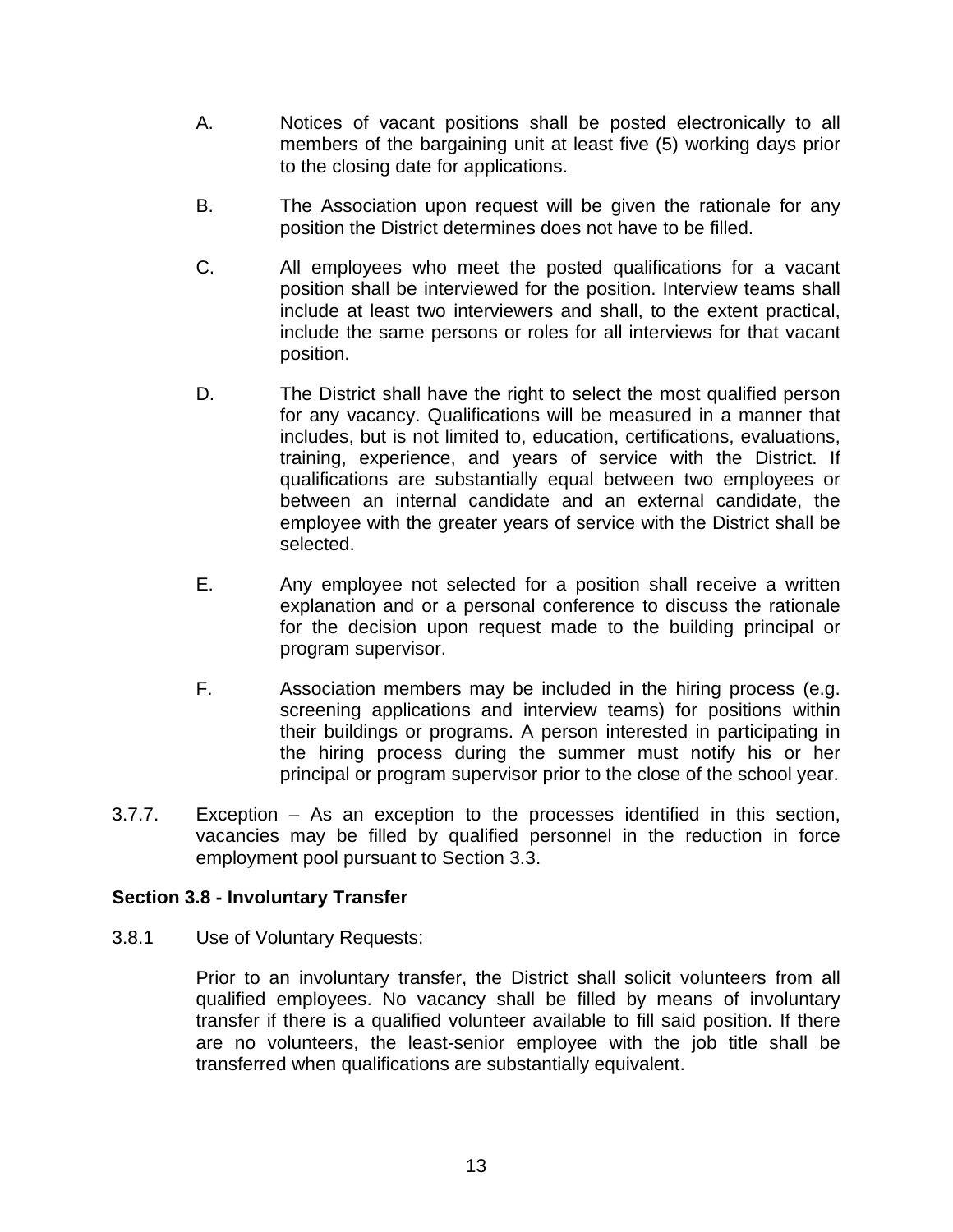#### 3.8.2 Meeting and Appeal:

An involuntary transfer shall be made only after a meeting between the employee involved and the immediate supervisor, at which time the employee shall be notified of the reason, therefore in the event that an employee objects to the transfer at this meeting, upon the request of the employee, the Superintendent shall meet with the employee. The employee may, at the employee's option, have an Association representative present at such meeting.

3.8.3 An employee being involuntarily transferred shall retain the same rate of pay and the same number of hours per day as was held in the previous position for the duration of the school year in which the transfer was made or for twelve (12) calendar months, whichever is greater.

#### <span id="page-16-0"></span>**Section 3.9 - Miscellaneous Working Conditions**

- 3.9.1 Employees shall not be required to work under unsafe or hazardous conditions or to perform tasks which endanger their health, safety, or wellbeing as defined by the safety committee of the School District and in accordance with the law.
- 3.9.2 The District shall provide adequate rest areas, lounges and restrooms, and parking space for employee use. Employees will be issued keys consistent with security needs.
- 3.9.3 The District shall support and assist employees with respect to the maintenance of control and discipline of students in the employees' assigned work areas.
- 3.9.4 Employees may use reasonable measures with a student as is necessary to protect the employee, a fellow employee, a teacher, an administrator, or another student from attack, physical abuse or injury, or to prevent damage to District property.
- 3.9.5 No employee shall be required to dispense or administer medication unless in accordance with the most recently revised Washington State laws.
- 3.9.6 Employees will be paid at their hourly rate or overtime rate, as required by law, plus mileage and registration fees for workshops and committee meetings to which they are assigned by the District which meet outside the regularly scheduled workday. The request for attendance at workshops or committee meetings must be approved by the Superintendent, or the principal, or program supervisor with budgetary authority. The District and Association shall organize, plan and advertise professional development opportunities for bargaining unit members through labor-management meetings, including, but not limited to, trainings offered by the District, the state, WEA, Puget Sound ESD, etc.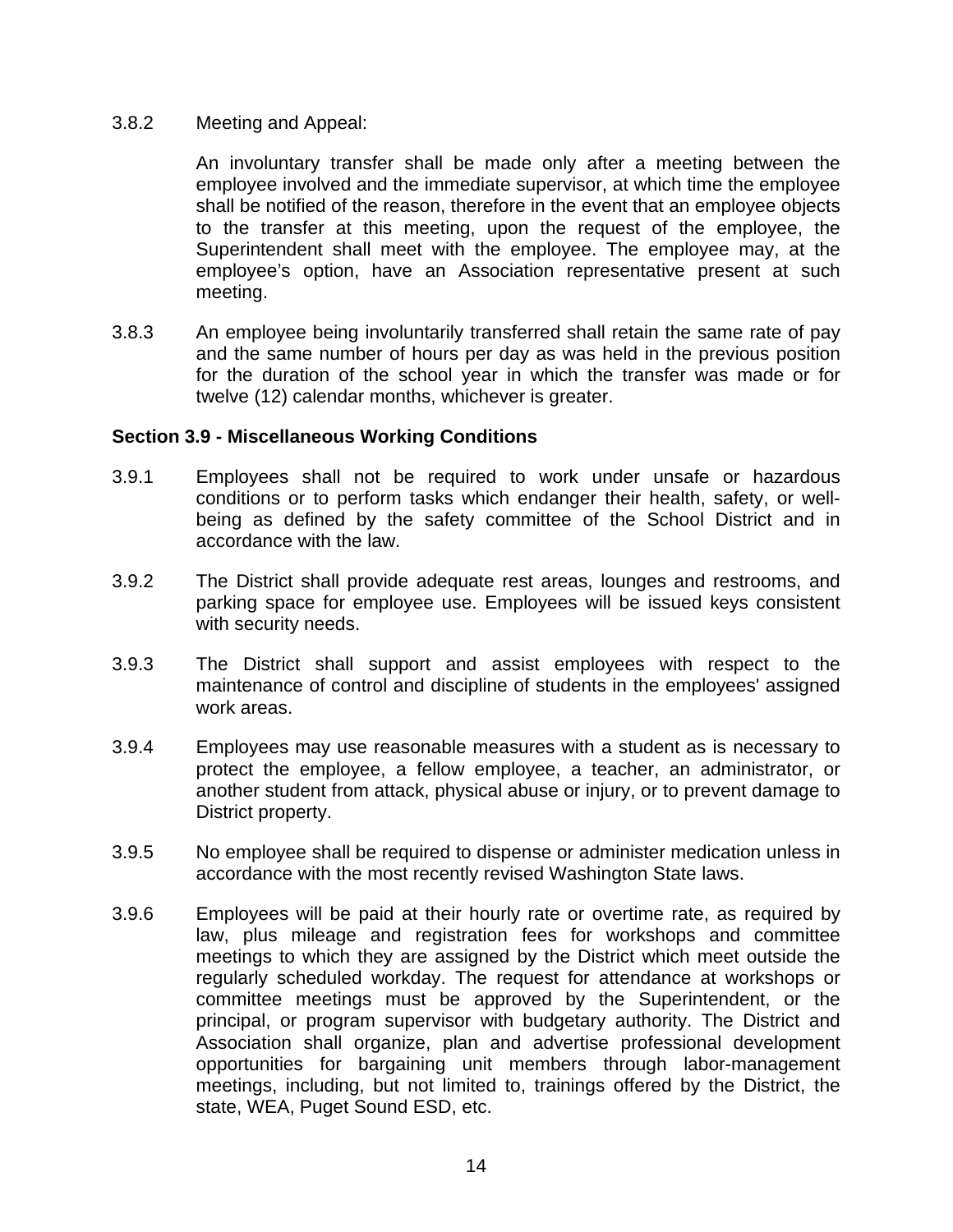- 3.9.7 Employees shall be released for the purpose of inservice training, observing in other districts, etc., as approved by the Superintendent. The released time for this purpose must be job-assignment related. Upon request, employees denied release time will be provided the reasons for the denial in writing.
- 3.9.8 Employees attending training courses or inservice required by state law or by District policy as a condition of employment will be paid by the District at the employee's regular hourly rate of pay, or at the overtime rate if applicable, for all time in attendance, plus any fees or tuition. Travel time and reasonable, actual expenses incurred (travel, food, lodging) shall be paid by the District pursuant to the procedures in Board policy. Meal reimbursement will be made only when travelling overnight.
- 3.9.9 Employees attending training courses or seminars requested by the employee and approved by the District will suffer no loss of regular salary if the course requires them to attend during their regular employment time. Expenses incurred for training-course fees and tuition will be paid by the District.
- 3.9.10 The District shall reimburse employees for the cost of all fees, certificates, and health tests that are necessary for the employee to retain the employee's position.
- 3.9.11 Building leadership teams shall include Association members in their composition. Each building leadership team shall include at least one employee represented by DCPEA and that person will be paid an honorarium of \$500 for service on the committee. Other classified employees may be asked to attend leadership team meetings during their regularly-scheduled workday or paid hourly for work outside of the employee's regularlyscheduled workday. Such teams shall consider the training and professional growth needs of paraprofessionals and office staff when planning school improvement activities during non-student time.
- 3.9.12 Buildings will organize regular communication and collaboration meetings (e.g., a monthly meeting during ACE time) that include special education paraeducators to discuss the specific needs and programs of high needs students. Buildings will try to schedule these meetings in a way that accommodates the schedules of itinerant certificated staff. Such meetings are a good opportunity to identify training and cross-training needs for paraeducators in these programs. Such training could be scheduled and offered on non-student days and times such as summer institutes, waiver days, conference days, and ACE days (e.g., lifting, de-escalation, or seizure disorder training). The parties encourage the inclusion of substitutes who work with high needs special education students in such trainings on a voluntary basis.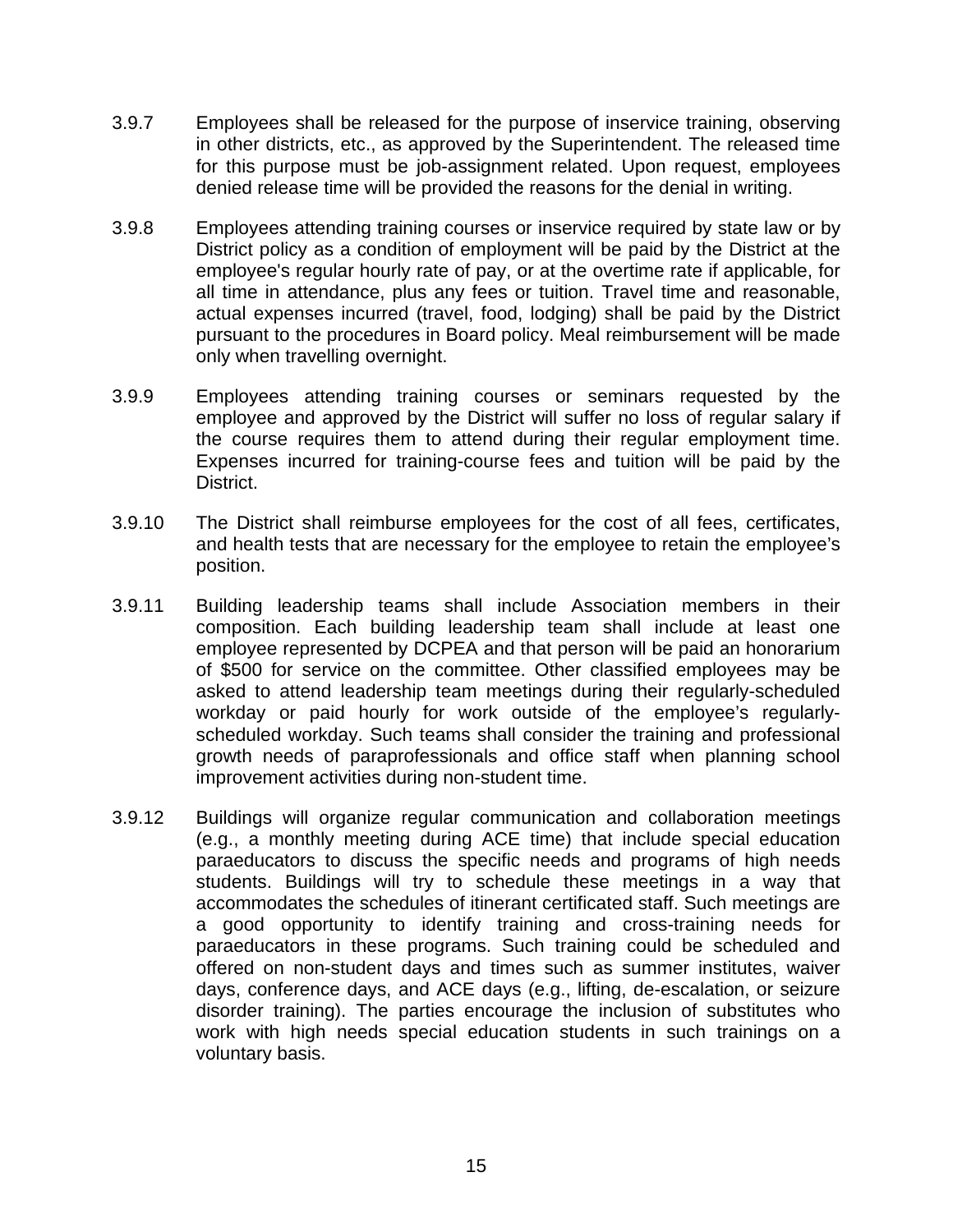### <span id="page-18-0"></span>**Section 3.10 - Hours of Work and Overtime**

- 3.10.1 The normal work year for school-term employees shall be approximately one hundred eighty (180) days, September to June. The normal work year for all other employees shall be twelve (12) months, September 1 through August 31. Employees will be given a written notice prior to the end of the school year whether there is a reasonable assurance of being rehired for the following school year for the purpose of qualifying/disqualifying the employee for unemployment compensation. On or prior to the first day that students report to school, employees will be given a written notice of their tentative hours and assignment (school and program) for the coming school year. This tentative notice shall not be construed as a guarantee of a specific number of hours or assignment for the school year.
- 3.10.2 The normal work week for all employees is Monday through Friday.
- 3.10.3 Each employee shall be assigned to a definite shift with designated beginning and ending times.
- 3.10.4 Each shift of more than five (5) hours per day shall include a thirty- (30) minute, duty-free lunch period without pay. With approval of the supervisor, an employee may decline a lunch period for a shift between five and six hours per day. Employees working at least four (4) hours but less than six (6) hours per day shall receive one fifteen- (15) minute paid rest period at the option of the employee. Employees working at least six (6) hours per day shall receive two fifteen (15) minute paid rest periods at the option of the employee.
- 3.10.5 Overtime shall be divided among employees within each job title as reflected in Appendix A. Overtime shall first be offered to the employee who is qualified to do the activity having the greatest job-title seniority. If all employees within the affected job title refuse the overtime following a second offer, the leastseniored employee who is qualified to perform the work may then be required by the employer to perform the overtime work. All overtime must have prior approval of the employee's administrative supervisor. If the employee is called back to work after having left a District work site at the end of the shift, the employee shall be entitled to a minimum of two (2) hours' pay.
- 3.10.6 All hours worked in excess of forty (40) hours a week shall be compensated at the rate of one and one-half (1 1/2) times the employee's regular hourly pay.
- 3.10.7 Employees shall not work outside their regular work schedules without prior authorization from an administrative supervisor. All time worked outside a regular schedule must be documented with authorization confirmed by an administrator supervisor. If authorized, an employee may request compensatory time in lieu of additional pay. If approved by the employee's administrative supervisor, such authorization and the dates and times the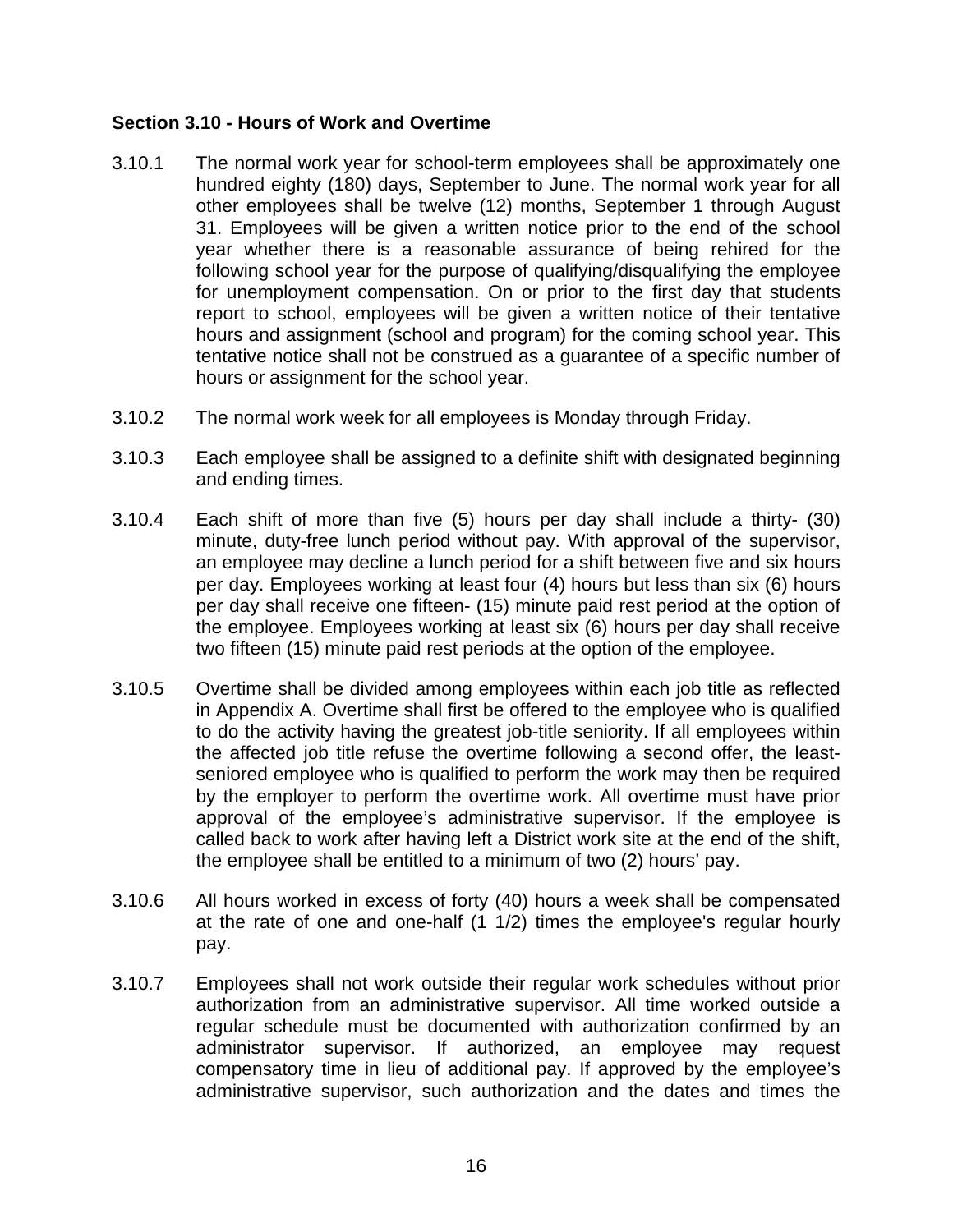compensatory time will be taken shall be promptly documented in writing prior to working beyond the regular work schedule. All compensatory time must be taken within the same fiscal year, or it will be cashed out. Compensatory time will accrue at the same rate as if the time were paid (e.g. hour for hour for work up to forty (40) hours in a week, and one and one-half (1 ½) hours for each hour of work in excess of forty (40) hours in a week.

- 3.10.8 Paraeducators shall be scheduled to work a half-day before the school year during the "opening week" in exchange for being released a half-day on the day before Thanksgiving. This time is available for collaboration, professional development, or other activities designed to meet the needs of students. For other employees, on the early release day before Thanksgiving, each employee has four options: (1) the employee and his or her administrative supervisor may make a prior agreement to schedule compensatory time on such early-release days under the conditions described in Section 3.10.7 above; (2) the employee may work his or her regular schedule if the employee and supervisor have a prior agreement that work is available; (3) the employee may take unpaid leave (as an exception to the usual practice); or (4) the employee may use personal leave for the portion of the day that students are released. These same options are available for all employees for the early release on the last day of school.
- 3.10.9 When schools are closed early, employees in the bargaining unit shall be permitted to leave immediately after students are dismissed with a minimum of three (3) hours' pay or the employee's shift, whichever is less. When there is a change in the school opening schedule or cancellation for inclement weather or other emergencies, employees are to be notified either by phone or other electronic means by 6:00 a.m. In the event the late start is changed to a closure, staff will be notified by 8:00 a.m. If an employee is not notified by the aforementioned time and arrives at school, the employee will be paid for a minimum of three (3) hours' work or the employee's shift, whichever is less.

When school start times are delayed by weather or other emergencies, the start of the employee workday shall be delayed by an equivalent period of time. Employees shall be allowed to reschedule the hours lost at a time mutually agreed upon by the employee and the employee's supervisor if work is available as determined by the administrative supervisor. If work is not available, the employee has the option of using compensatory time, personal leave, emergency leave (sick leave), or unpaid leave (as an exception to the usual practice).

3.10.10 If schools are closed because of an emergency and the District is granted a waiver so that the school day is not rescheduled later in the year, the District and Association shall negotiate the impact on the length of each employee's work year.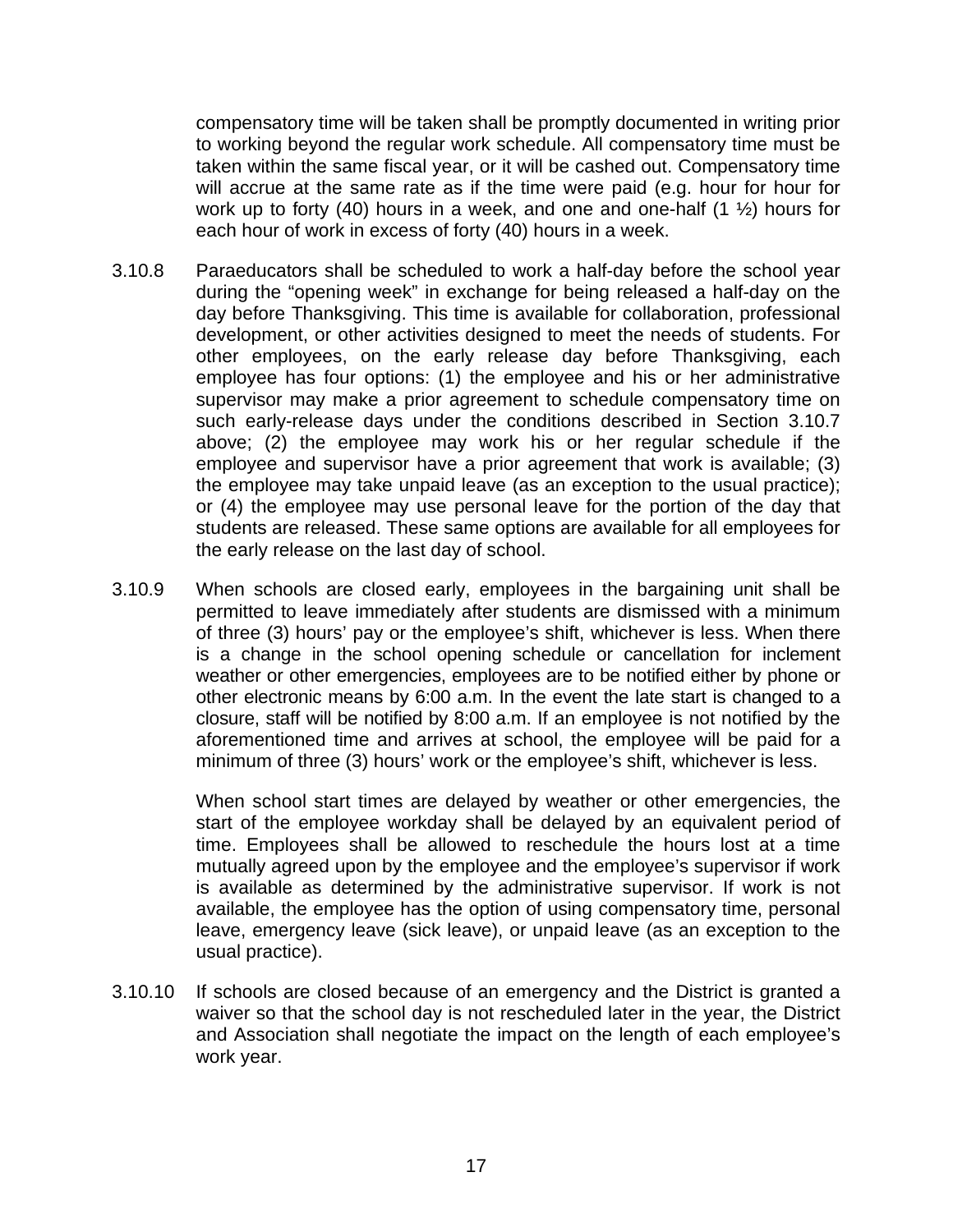3.10.11 An employee's scheduled hours per day may be reduced by up to a total of one and one-half (1 1/2) hours from the hours held the previous school year without the necessity of following the procedures in Section 3.3.3 of this Article. Such reductions in hours require at least thirty (30) calendar days' advance notice of the change. Reductions that impact at least one-half of the employees in the bargaining unit require notice and procedures defined in Section 3.3.3.

> An employee's scheduled hours per day may be increased by up to one and one-half (1 1/2) hours without the necessity of posting the additional hours as a new position. Such hours shall be communicated within the building and offered by seniority (as defined in the CBA) to available employees with the appropriate training in that job title at the building. Exceptions may be made for assignments based on unique student need after a discussion with the Association first.

> When the District intends to increase or reduce an employee's hours, it will advise the Association.

- 3.10.12 The District will work to ensure that employees directly involved in student instruction will be provided with an appropriate amount of paid planning/preparation time as determined by the employee's administrative supervisor. The District will not be obligated to increase an employee's hours in order to provide this time. There shall be no assumption that all or any particular employee needs planning time. Employees will not be requested to plan or prepare on their own time. Employees who believe they have more work than can be accomplished in their current shift shall first discuss the work with the teachers in special programs or administrators with whom they work. If expectations or schedules cannot be re-arranged, the employee shall approach the building administrator for additional options or a lengthening of the work shift.
- 3.10.13 Employees who are assigned to specific students shall have the option to continue working their regular schedule at their current rate of pay during the intermittent day-to-day absences of the student. If the student is absent for more than five consecutive days, the employee shall have the option to continue working in another assigned bargaining unit position at the rate of pay for that position.
- 3.10.14 When an employee's work hours are reduced, an administrator shall consult with the employee and other impacted staff to identify and communicate to the employee the work that will no longer be expected and performed. The Association shall bring concerns regarding inappropriate expectations or poor communication to the District in the regular labor-management meetings.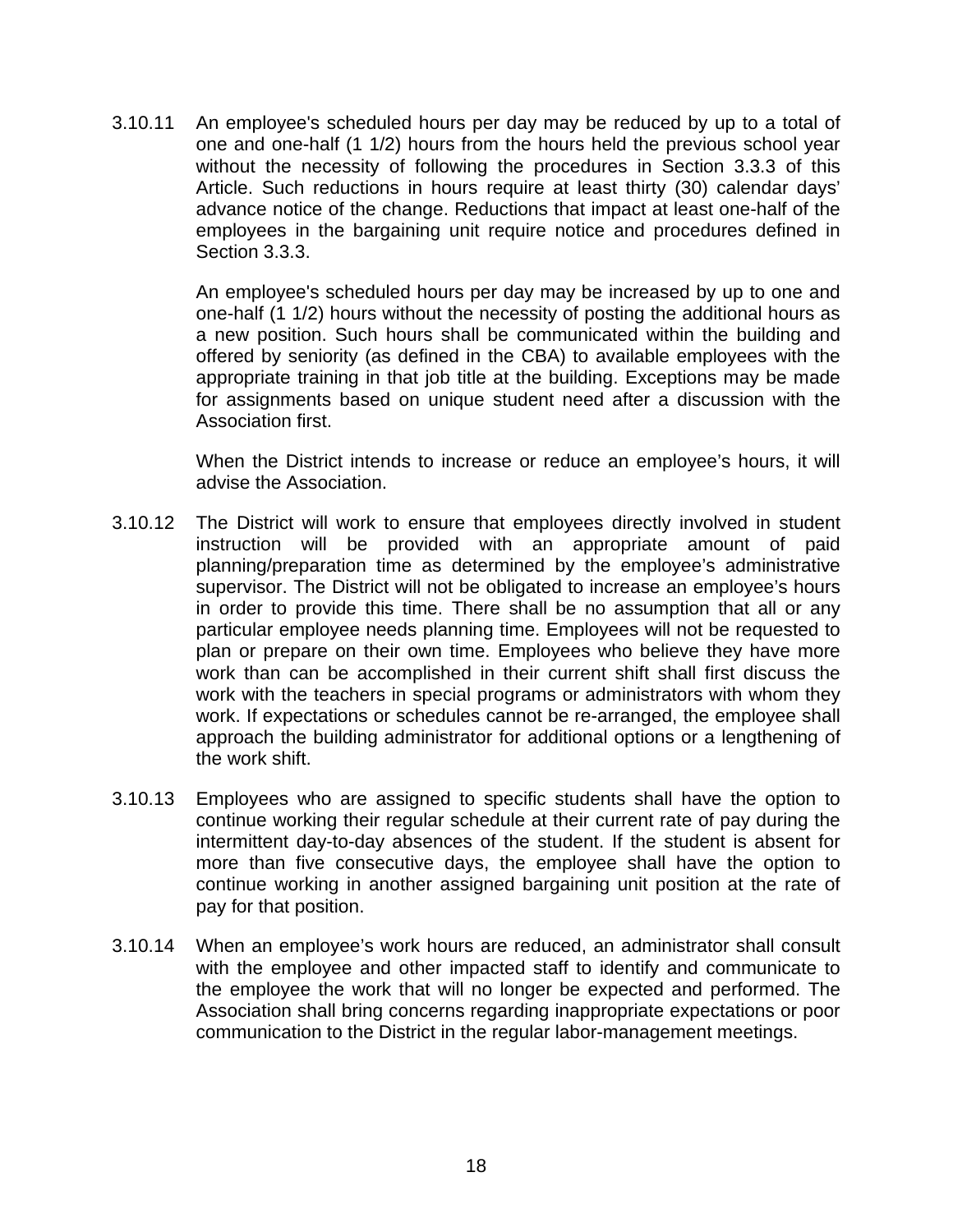### <span id="page-21-0"></span>**Section 3.11 - Holidays/Bonus Days**

- 3.11.1 All employees shall receive the following paid holidays which fall within their work year:
	- (1) New Year's Day
	- (2) Martin Luther King Jr. Day
	- (3) Presidents' Day
	- (4) Memorial Day
	- (5) Fourth of July
	- (6) Labor Day
	- (7) Veterans Day
	- (8) Thanksgiving Day
	- (9) Day after Thanksgiving Day
	- (10) Day before Christmas
	- (11) Christmas Day
	- (12) New Year's Eve

Employees will be paid the rate of pay and hours per day on their current Estimate of Wages sheet, except that, those employees who fall under Article I, Section 1.1.6, shall be paid at the higher rate and hours per day if the holiday falls within the period of that assignment.

3.11.2 Unworked Holidays:

To be eligible to receive pay for an unworked holiday, an employee must be at work on either the first school business day prior to the holiday or the first school business day after the holiday. An exception to this requirement will occur if the employee is on compensated leave (except personal leave) on either of these days. Personal leave may be used on only one of these days. "School business day" shall mean any day for which the office of the Superintendent of the District is open for business.

3.11.3 Worked Holidays:

Employees who are required to work on the above-described holidays shall receive the pay due them for the holiday plus twice their base rate of all hours worked on such holidays.

#### <span id="page-21-1"></span>**Section 3.12 - Salaries and Salary Payment**

3.12.1 Salaries for employees subject to this Agreement during the term of the Agreement are contained in Appendix A attached hereto and by this reference incorporated herein. Should the date of execution of this Agreement be subsequent to the effective date, salaries—including overtime—shall be retroactive to the effective date.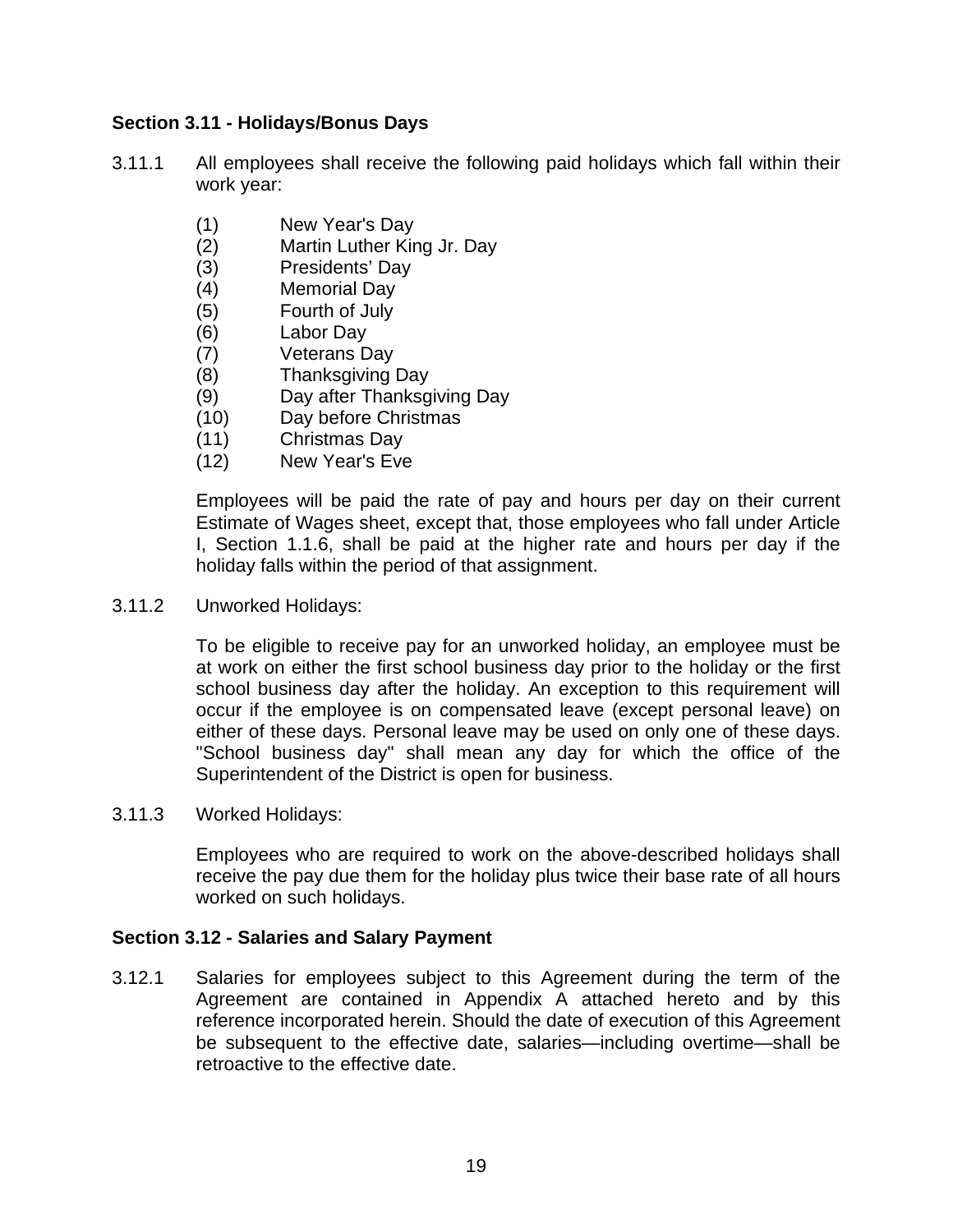- 3.12.2 For the 2022-23 school year, the hourly rates in Appendix A shall be increased by the inflationary adjustment percentage funded by the state (currently the IPD) plus 2%. For the 2023-24 school year, the hourly rates in Appendix A shall be increased by the inflationary adjustment percentage funded by the state (currently the IPD) plus 2%.
- 3.12.3 Increment steps shall take effect on September 1 of each year during the term of this Agreement. An employee shall receive increment credit and advancement for a year of experience when the employee has started service for the position on or before February 1 of that school year.
- 3.12.4 Each classified employee new to the District will be granted credit for previous work experience in the same type of job. An employee must apply for previous work experience during the first year of employment to receive said credit. Years of experience will be calculated by adding up all of the employee's months of previous service in the same type of job, dividing by 12, and rounding to the nearest whole year. Service in schools that spans the summer months shall count as continuous service over those months. Employees who transfer between bargaining unit positions or transfer into a bargaining unit position from another position in the District will be granted credit for all years of service with the District for the purpose of salary placement, vacation accrual, and any other monetary benefit that is related to years of service. Up to three years of substitute service within the bargaining unit shall count toward initial placement under the formula above, but not substitute service for other employers or outside the bargaining unit.
- 3.12.5 Checks shall be directly deposited into an employee's bank account on the last business day of each month. Any confirmed underpayment in compensation shall be corrected by the District initiating a direct deposit within five (5) business days or on the next available monthly payroll date, as selected by the employee.

In cases of overpayment, the District and employee (with or without Association representation at the employee's request) shall meet to develop a mutually-agreed plan for repayment. An explanation of the overpayment calculation and the plan for repayment shall be provided in writing. Options may include repayment in one lump sum; deductions from future payments over an agreed period of time; deductions from accrued compensatory time; or repayment from additional worked time.

- 3.12.6 All compensation owed to an employee who is leaving the District shall, upon request, be paid at the first available payroll date following the next payroll cutoff date.
- 3.12.7 All employees will be paid on a twelve (12) month basis.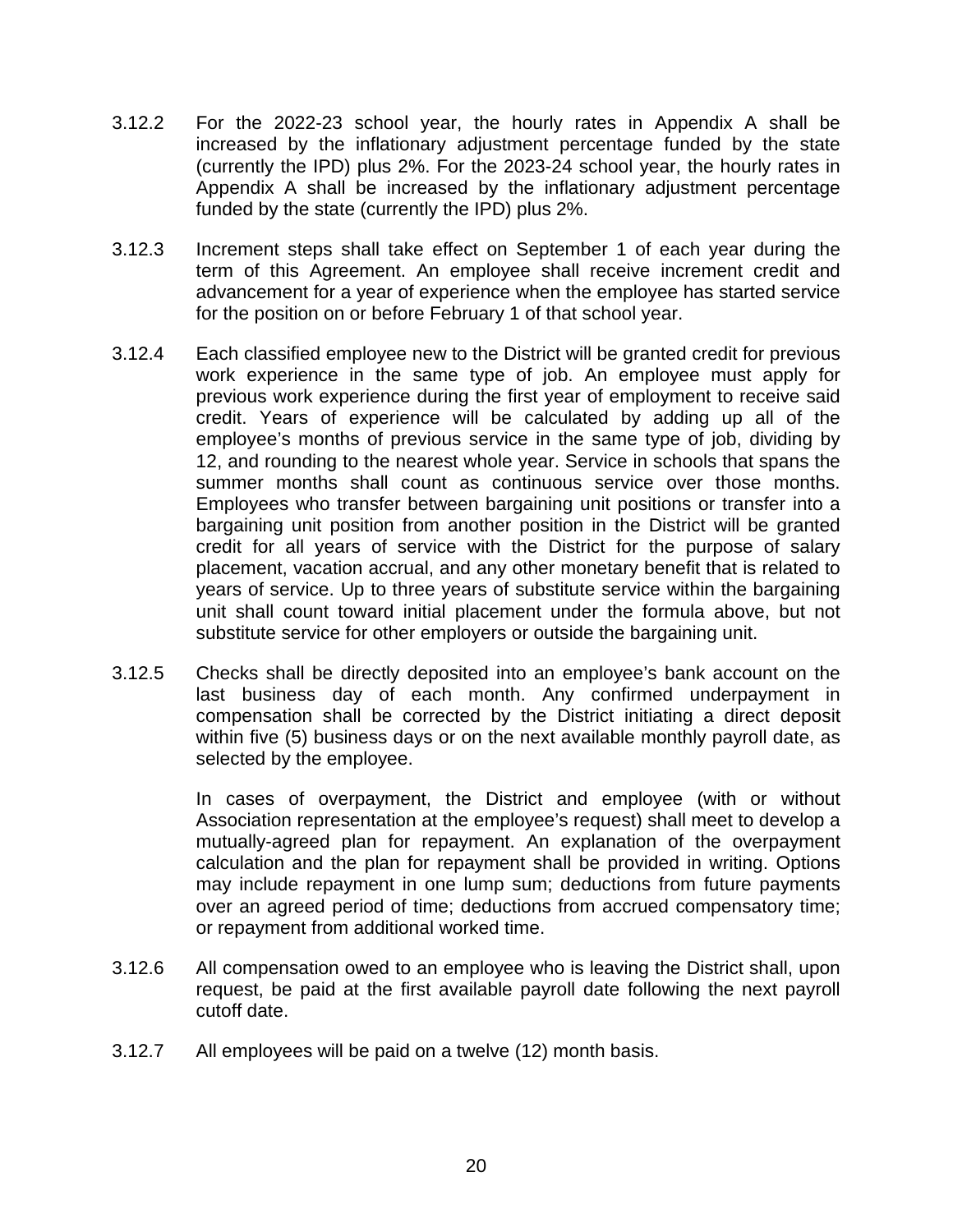- 3.12.8 The District shall offer the hours of paraeducator professional development funded by the state for meeting the fundamental course of studies and the general paraeducator certificate. If the state reduces or fails to fund the paraeducator courses, the District shall continue to offer at least 8 hours of paraeducator training. Employees shall be paid for these hours at their regular hourly rates.
- 3.12.9 For the 2021-22, 2022-23 and 2023-24 school years, paraeducators who complete the fundamental course of studies (FCS) shall be paid a \$400 stipend. Proof of completion shall be submitted by July 31 of the fiscal year and the stipend will be paid in the next available payroll cycle. After completion, the paraeducator shall continue to receive the stipend each year in the November payroll.

Beginning in the 2024-25 school year, the previous paragraph will be replaced with the following:

Paraeducators who have finished the fundamental course of studies (FCS) shall be paid a \$200 stipend. Proof of completion shall be submitted by July 31 of the fiscal year and the stipend will be paid in the next available payroll cycle. After completion, the paraeducator shall continue to receive the stipend each year in the November payroll.

In addition, paraeducators who have completed the general paraeducator certificate shall be paid a \$200 stipend. Proof of completion shall be submitted by July 31 of the fiscal year and the stipend will be paid in the next available payroll cycle. After completion, the paraeducator shall continue to receive the stipend each year in the November payroll.

In addition, paraeducators who have completed the EL paraeducator certificate or the special education certificate shall be paid a \$200 stipend for each certificate. Proof of completion shall be submitted by July 31 of the fiscal year and the stipend will be paid in the next available payroll cycle. After completion, the paraeducator shall continue to receive the stipend each year in the November payroll.

3.12.10 Each employee who meets the District's technology standards for classified employees shall be entitled to a stipend in the amount of \$300 each year payable upon submission of the verification form. Competency will be verified by the District and may be demonstrated by completion of classes which relate to the standards (as preapproved by the employee's administrative supervisor), by interview, or by direct observation. After initial verification, competency may be maintained in future years by completion of eight (8) hours of professional training related to the standards during the previous twelve (12) months.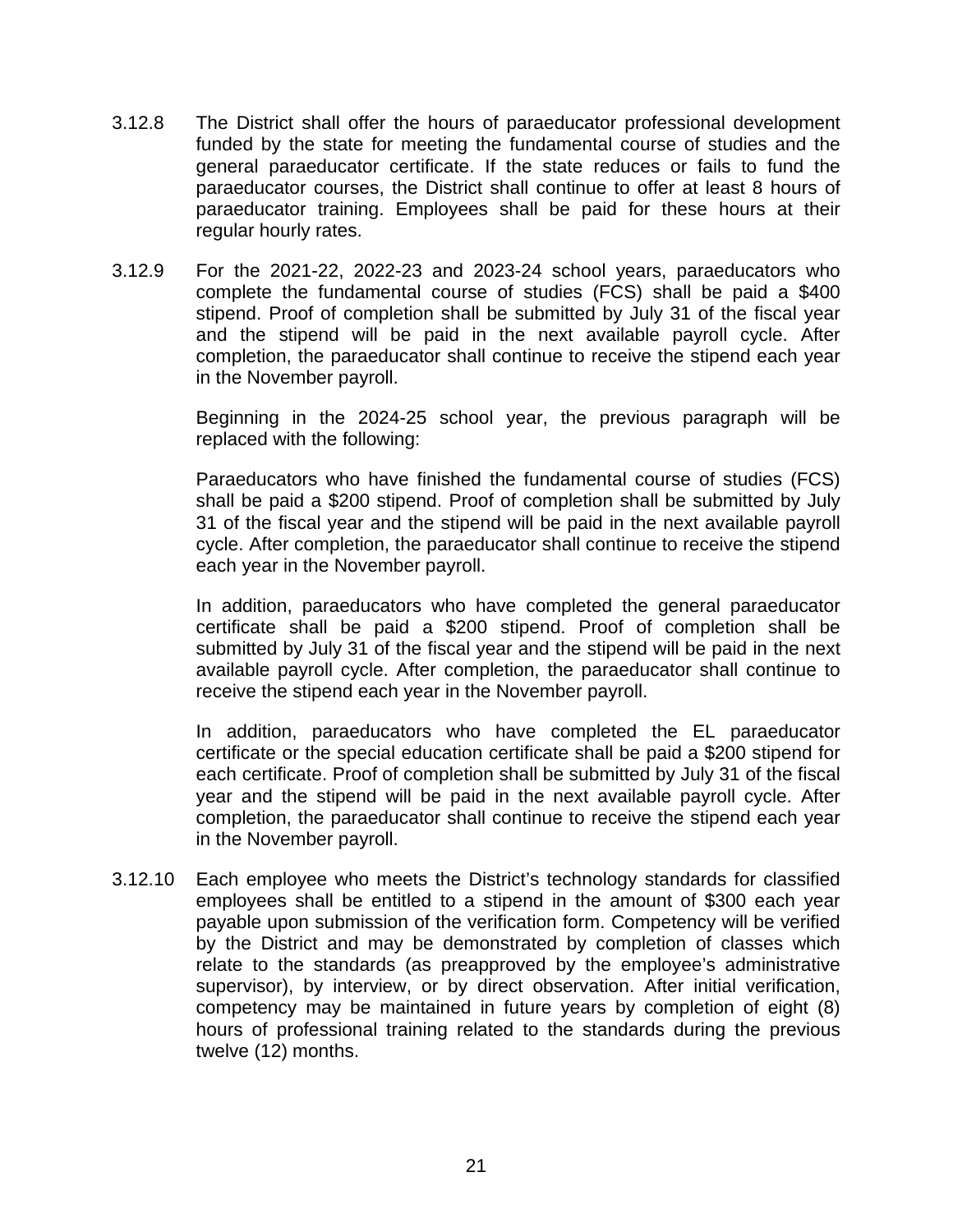- 3.12.11 For employees who are not in paraeducator positions, employees will be paid \$400 for certifications, or eight (8) hours of training approved by the employee's supervisor and relevant to the employee's specific assignment. Employees shall be paid for these hours at their regular hourly rates.
- 3.12.12 Timesheets submitted by the  $10<sup>th</sup>$  of the month will be paid on the last business day of that month. All timesheets must be submitted by the last business day of the month following the month in which the time was worked, or they will not be paid. This rule will be included on the timesheet. (Compensatory time is cashed out at the end of the year per Section 3.10.7.)

#### <span id="page-24-0"></span>**Section 3.13 - Transportation Reimbursement**

When acting in accordance with assigned duties or when required to travel in the employee's own private vehicle, an employee shall be reimbursed for such travel at the IRS rate per mile or be provided with a School District vehicle.

## <span id="page-24-1"></span>**Section 3.14 - Insurance Benefits**

#### 3.14.1. **General**

The District shall make available to all eligible employees the mandatory and optional group insurance programs offered by the School Employees Benefits Board (SEBB) under the rules and regulations adopted by SEBB. In addition, the parties have a shared understanding of the following rules and applications, paragraphs 3.14.2-3.14.9 of which are exclusively within the jurisdiction of, and may be changed by, the SEBB.

#### 3.14.2. **SEBB Benefits**

Benefits offered by SEBB currently include, but are not limited to, medical, dental, vision, long-term disability, life insurance, a Medical Flexible Spending Arrangement (FSA) and a Dependent Care Assistance Program (DCAP). Employees will also have the option of enrolling in a Health Savings Account (HSA) when a qualifying High Deductible Health Plan (HDHP) is selected for medical insurance.

## 3.14.3. **Eligibility**

Employees shall be eligible for full insurance coverage under the SEBB program if they work, or are anticipated to work, 630 hours or more in a school year. All hours worked during the school year shall count for purposes of establishing eligibility. Except for paid holiday hours, paid leave hours shall count towards eligibility for benefits under this section. Employees who are hired late in the year but are anticipated to work 630 hours or more the following year are eligible for coverage under conditions identified by SEBB. Unpaid leaves shall be reviewed for impact on eligibility under SEBB rules on a case-by-case basis.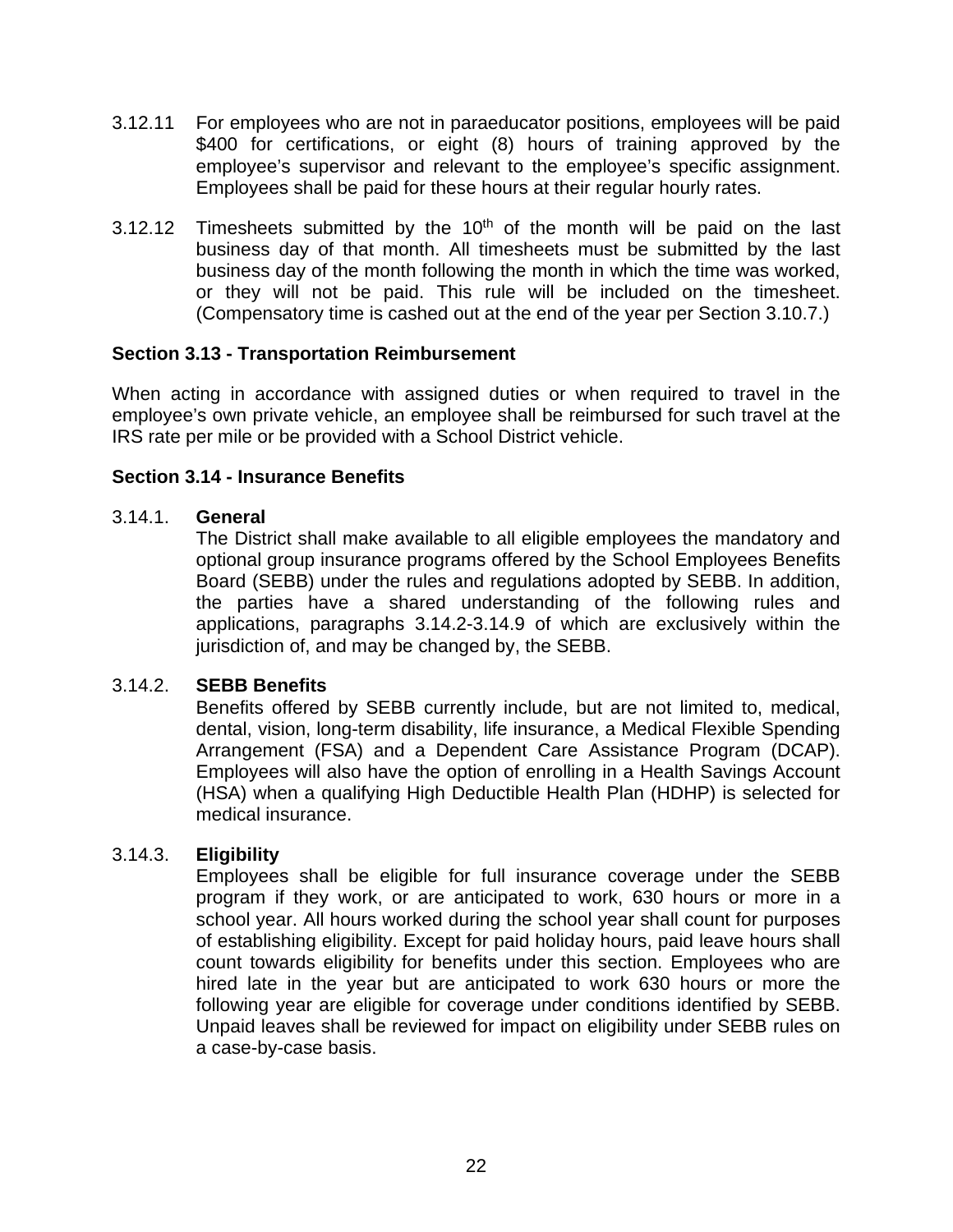### 3.14.4. **Benefit Enrollment/Start**

Benefit coverage for new employees will begin the first day of the month following the first day of work when it is expected that the employee will work 630 hours. The employee's benefit coverage will begin in September if the employee is expected to work 630 hours or more during the school year and that employee begins on or before the first day of school in September.

### 3.14.5. **Continuity of Coverage**

When a new employee to the district was previously employed by a SEBB employer and was eligible for SEBB coverage, that employee will have uninterrupted benefit coverage if they are anticipated to work 630 hours or more in the school year with the new employer. If an employee was not anticipated to work 630 hours in a school year but meets that eligibility criteria during the school year, the employee will become eligible for SEBB benefits and will begin coverage in the month following this establishment of eligibility.

#### 3.14.6. **Effective Date of Resignations**

When an employee eligible for SEBB benefits separates from employment after completion of the employee's full school-year contract obligations, the separation will be effective August 31 unless the employee terminates the employment relationship with a specific earlier date. In this case, eligibility for the employer contribution ends the last day of the month in which the school employee's resignation is effective.

## 3.14.7. **Declining Coverage**

An employee may decline medical coverage through the SEBB within the required SEBB timelines and therefore not have any payments or premiums deducted from their paychecks for this purpose.

#### 3.14.8. **Appeals**

Eligibility, enrollment and surcharge decisions may be appealed through the process described in Chapter 182-32 WAC, not the grievance procedure of the collective bargaining agreements between the District and DCPEA, unless the remedy provided by the SEBB administrative appeal process does not fully compensate the employee for reasonable out of pocket costs resulting from the incorrect eligibility, enrollment and surcharge decision.

#### 3.14.9. **Compliance and Legislative Changes**

These understandings shall be interpreted and applied consistent with the rules and regulations of SEBB. If the Washington State Legislatures changes provisions of the SEBB to allow for changes in employer contributions towards elective benefits, or substantially changes the medical coverage provisions, either party may initiate a reconvening to align shared understandings with current regulations.

3.14.10 EAP Services are available to all employees and their family members.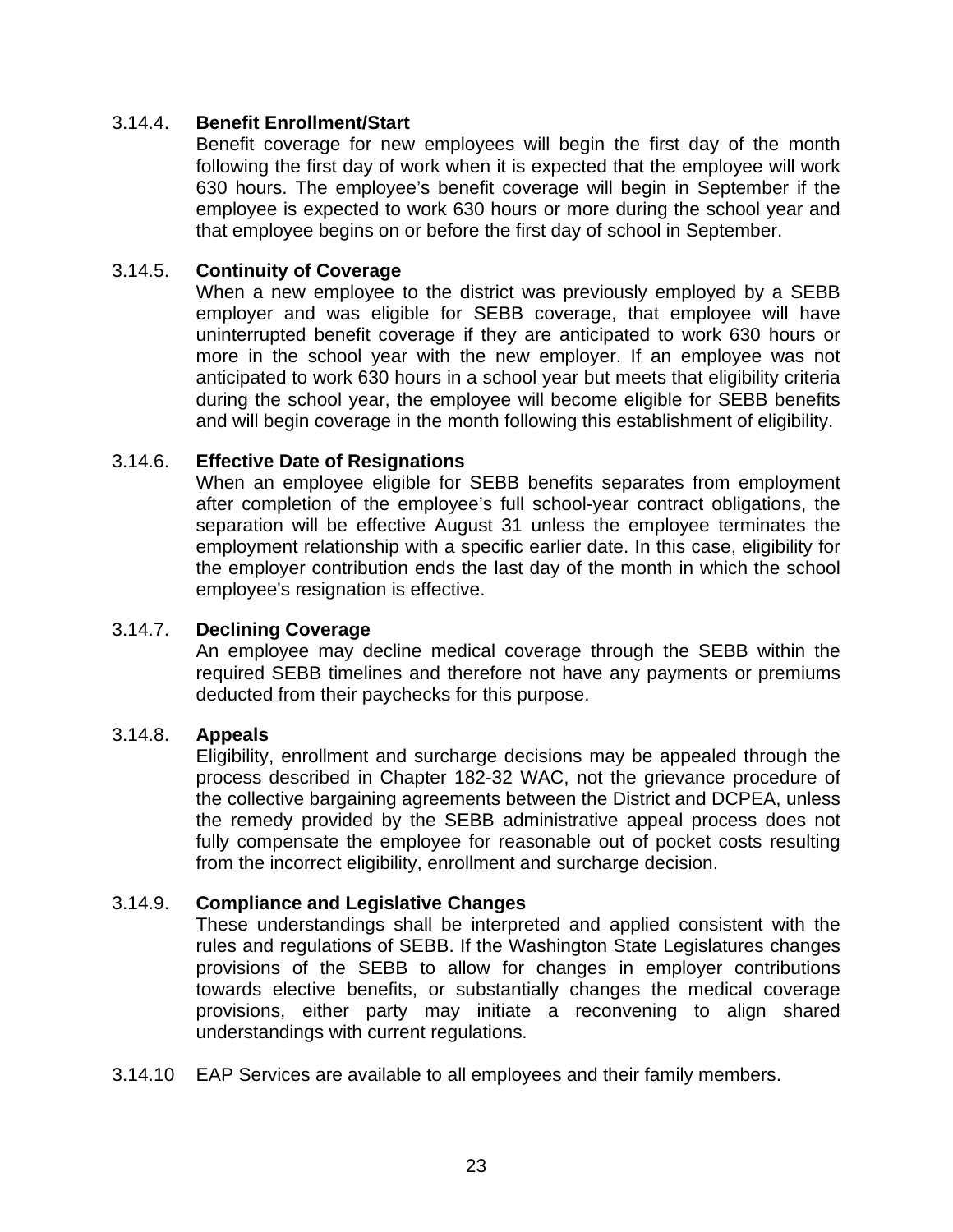The District agrees to pay the monthly premiums for the Employee Assistance Program.

### <span id="page-26-0"></span>**Section 3.15 - Leaves**

3.15.1 Sick Leave:

At the beginning of each work year, each employee shall be credited with an advanced sick leave allowance of twelve (12) days with full pay to be used for absence caused by illness, injury, emergency, poor health, maternity, quarantine, or other disability. Sick leave may also be used to care for a child of the employee who is under the age of eighteen (18) with a health condition that requires treatment or supervision as defined by state law. Each employee's portion of unused sick leave allowance shall accumulate from year to year to a maximum of the number of days in the employee's annual work year**.** Any days that are used but unearned at the time of an employee's separation from employment or due to an unpaid leave of absence exceeding half the workdays in the month shall be deducted from the employee's paycheck.

Employees may cash in unused sick leave days above an accumulation of sixty (60) days at the ratio of one (1) full day's pay for four (4) accumulated sick leave days. The employee may cash in up to twelve  $(12)$  days per year by February 28 of each school year if notification is given by January 30 or cash in the entire accumulation at retirement or death (or separation from service with the minimum years of experience provided in statute). For the duration of this agreement, in lieu of cash out, the equivalent funds shall be deposited in a VEBA health care account.

Absence due to injury incurred in the course of the employee's employment may be compensated for in the following manner: for absences due to jobrelated injuries which qualify for Industrial Accident and Workmen's Compensation coverage, a prorated portion of sick leave may be used, which when added to any of the above compensation shall equal, but not exceed, the employee's normal salary.

An employee who is unable to perform their duties because of personal illness, maternity, or other disability may, upon request, be granted leave of absence without pay at the exhaustion of sick leave under Section 3.15.7.

- 3.15.2 Family Illness and Bereavement Leave:
	- A. Any employee who works at least 4 hours per day on a regularly scheduled basis for at least one year shall qualify for Family and Medical Leave under the other federal and state rules applicable to such leave. The District shall allow up to five (5) days of paid leave, in addition to sick leave, for family members with a serious health condition qualifying for FMLA. These days may also be used for parental bonding under the same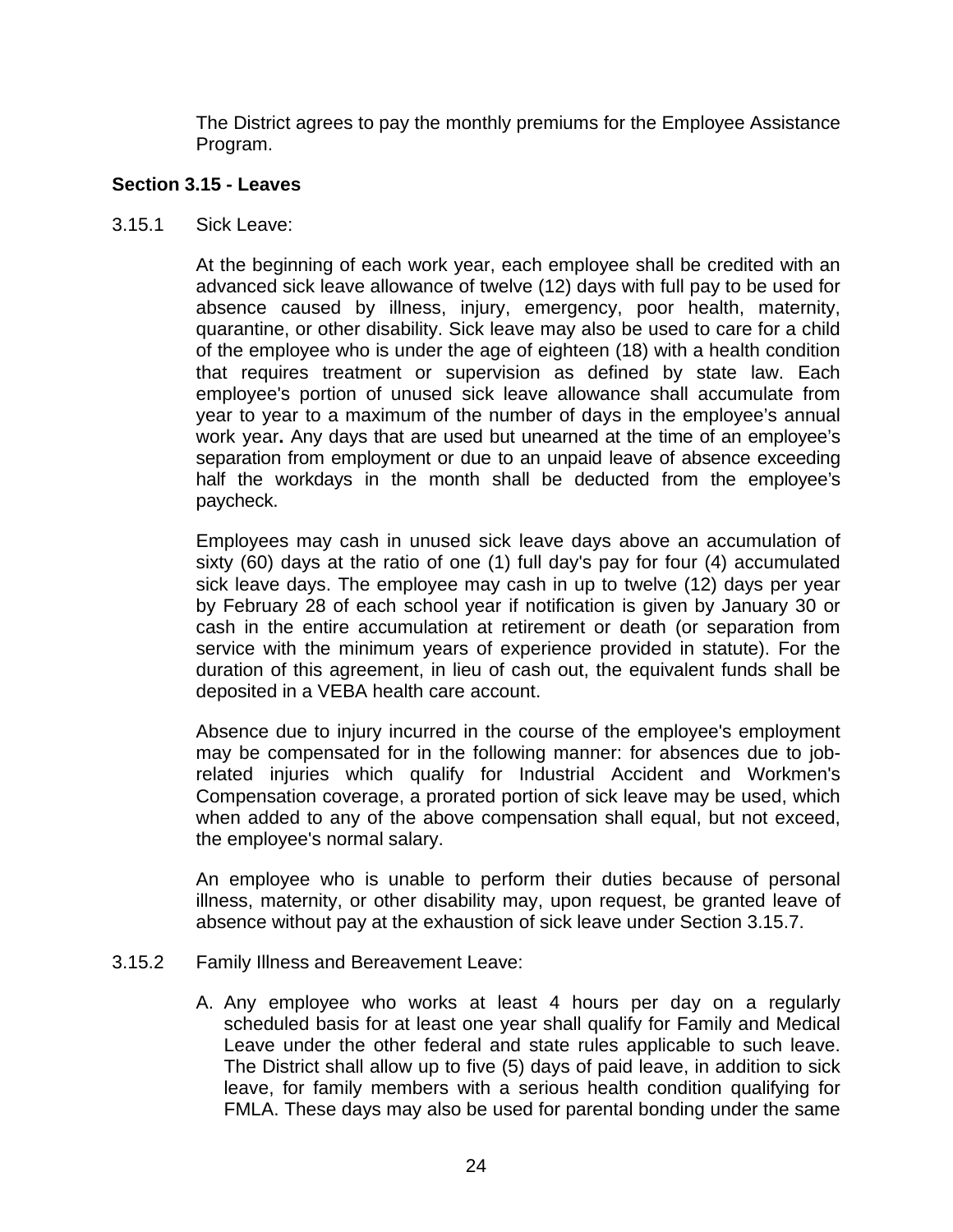terms as Section 3.15.3 below. Unused leave under this section shall not accumulate from year to year.

- B. The District shall allow each staff member a maximum of eight (8) days' leave for each death of a husband, wife, mother, father, son, daughter, sister, brother, mother-in-law, or father-in-law. A maximum of eight (8) days' leave shall be allowed for each death of son-in-law, daughter-in-law, brother-in-law, sister-in-law, grandmother, grandfather, granddaughter, grandson, or significant others. Up to one (1) day of leave shall be allowed for each death of a personal friend in order to attend a funeral. Concurrent deaths shall be treated as a single occurrence with respect to the length of leave granted. Such leave need not be consecutive days and may be used within a 12-month period. Such leave may be accessed by employees prior to the death when death is imminent.
- C. Family illness and bereavement leave shall not be deducted from sick leave. Payment for leaves under this provision shall be in accordance with the employee's regular rate of pay and the regular number of hours worked per shift.
- 3.15.3 Maternity and Parental Leave:

An employee requesting maternity leave should give written notice to the District at least two (2) weeks prior to commencement of said leave. The written request for maternity leave should include a statement as to the expected date of return to employment and, within thirty (30) days after childbirth, shall inform the employer of the specific day when the employee will return to work.

In the event sick leave has been exhausted, then the employee shall be granted a leave of absence as stated under the sick leave provision.

An employee shall be allowed up to one (1) year of unpaid leave for the purpose of childrearing a child under one (1) year of age. An employee returning from such leave shall be placed in the position last held or in a similar position in the District.

An employee may use up to eleven (11) weeks of accrued sick leave (in addition to one (1) week of family illness in Section 3.15.2 above) during the twelve months after birth or adoption of a child for purposes that qualify for parental leave (birth or adoption) under the state or federal family and medical leave laws. Such leave need not be consecutive days and may be used within a 12-month period.

3.15.4 Jury Duty and Subpoena Leave:

Leaves of absence with pay shall be granted for jury duty. Any compensation received for jury duty performed on contracted days shall be deducted from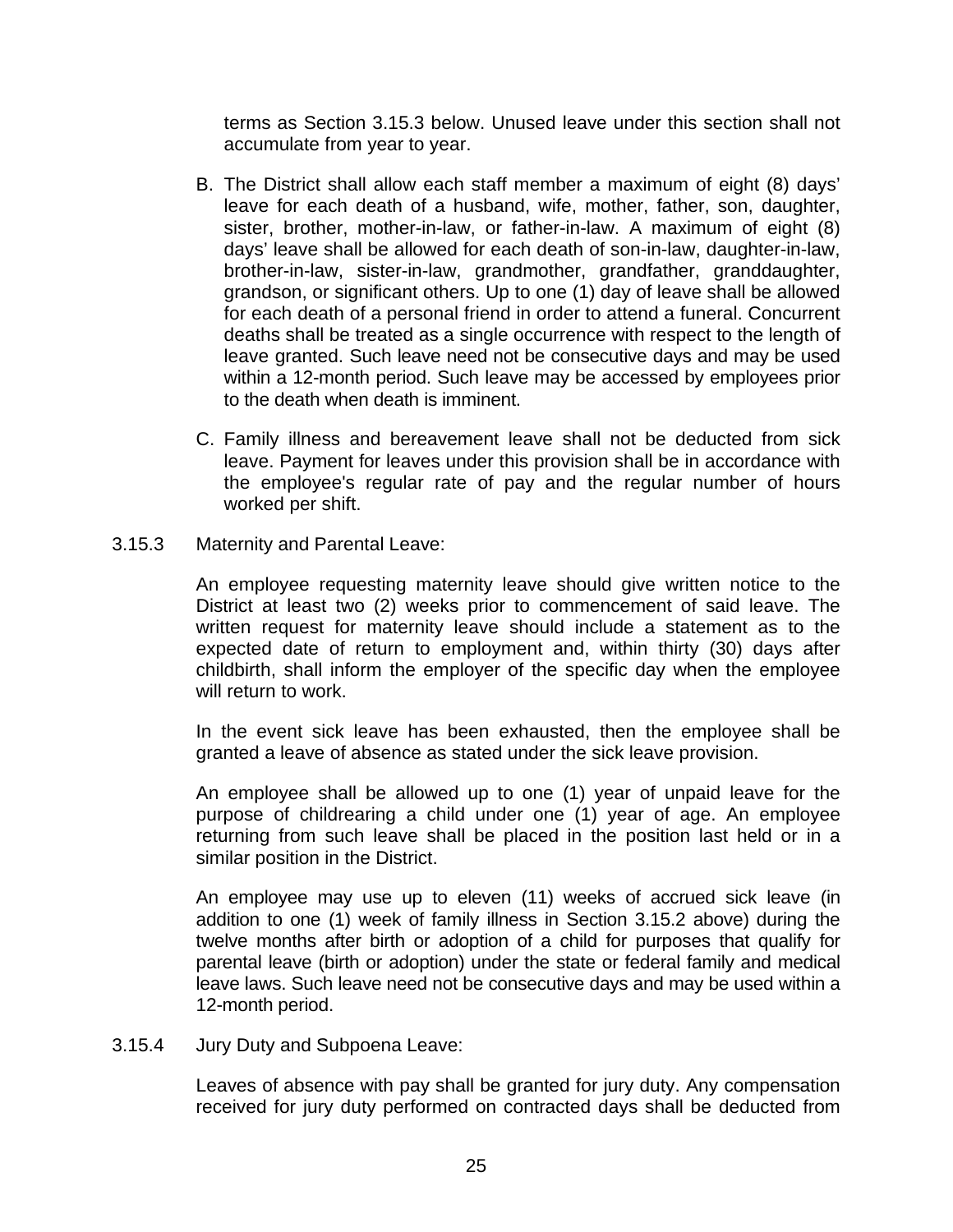the employee's salary. The employee shall notify the District when notification to serve on jury duty is received. Leaves of absence with pay shall be granted when an employee is subpoenaed to appear in a court of law. If any witness fees are paid, that amount shall be deducted from the employee's regular pay. Any transportation, meal, or lodging expense reimbursement shall be retained by the employee.

#### 3.15.5 Military Leave:

Employees shall be granted military leaves of absence when required by law. While on leave, the employee shall retain all benefits as though employment had been continuous in the District. Upon return from leave, the employee shall be placed in the position last held or a similar position in the District.

#### 3.15.6 Personal Leave:

Every employee shall have three (3) personal leave days with pay per year. A "day" shall be measured as the daily average of hours over the course of regular school week. If, because of a variability in an employee's daily scheduled hours, an employee's personal leave allotment does not cover three of their longer days, the employee will be granted unpaid leave for the difference in the hours on the third day. The applicant for such shall not be required to state the reason for taking such leave. No more than three (3) employees in the bargaining unit may schedule this leave on the same day to extend a three- (3) day weekend, holiday or vacation period and employees shall schedule such days on a first-come, first-served basis through the Association President, although an employee may not schedule a personal leave day to extend the same three-day weekend, holiday or vacation period the following year until two months prior to such day. An employee may not use more than one (1) personal leave day per year to extend a three-day weekend, holiday or vacation period. An exception for scheduling a personal leave day to extend a three-day weekend, holiday or vacation period may be granted by the Superintendent for cases in which advance planning was not possible.

Employees who do not use the three (3) above-mentioned personal leave days shall be compensated for each unused day at their normal rate of pay for their regularly scheduled work hours. Cash out for unused personal leave days shall be automatically paid in the July payroll.

Employees who wish to roll these days (rather than cash them out under the preceding paragraph) shall notify the District in writing by June 30 each year. Employees may roll up to two (2) unused days per year for use in the following year, up to a maximum of five (5) days total in any one year.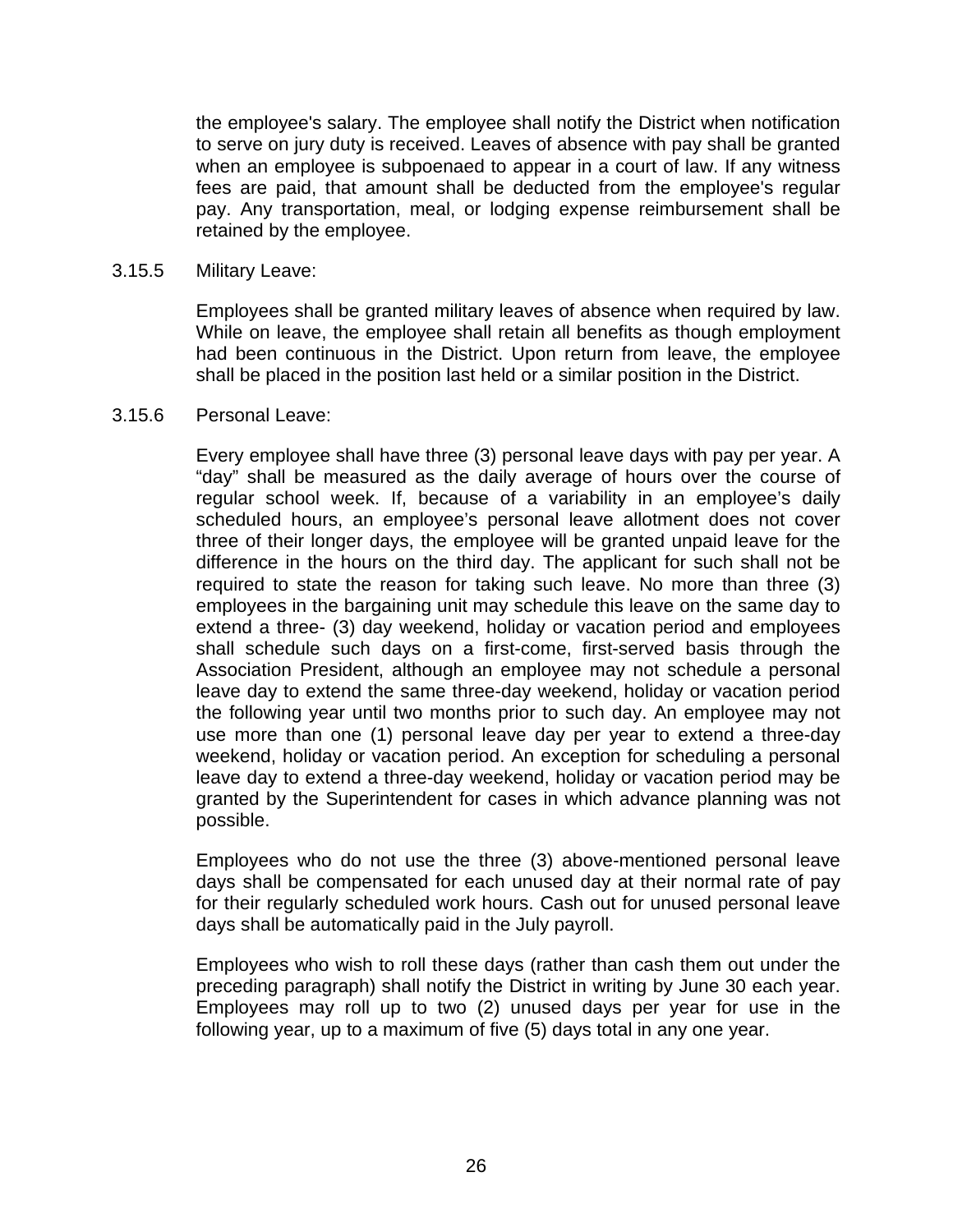Full year employees who have unused personal leave days that they do not want automatically cashed out shall notify the District by June 30 of each year.

Employees who separate from employment before completing their full work year will be considered to have fully earned the three (3) personal leave days if they complete at least 180 work days, and there shall be no deduction from the final paycheck for unused leave.

Employees working total daily hours of two and one-half (2½) or less, and who have exhausted their three (3) personal days may apply for unpaid leave to their immediate supervisor. Such unpaid leave must be pre-approved by the supervisor and the superintendent.

3.15.7 Other Leaves:

Leaves of absence up to one (1) year without pay may be granted employees for the purpose of personal disability, study, travel, recuperation, childrearing, adoption, working in a professionally related field, or Association or Association-related business. Upon return from leave, the employee shall be placed in the position last held or in a similar position in the District provided the employee gives notice to the District of his or her intent to return for the following school year prior to April 15.

Upon request by the employee, such leave shall be renewed for up to one (1) additional year.

- 3.15.8 The District will provide family and medical leave in accordance with state and federal law and will allow employees to use their accrued sick leave to care for an ill child in accordance with state law.
- 3.15.9 Sick Leave Sharing: The District shall offer a shared leave program in accordance with state law and regulations. Details are available in Board Policy 5406.
- 3.15.10 Paid Family and Medical Leave: Employees shall be eligible to receive Paid Family and Medical Leave (PFML) under the Washington State Family and Medical Leave and Insurance Act. To be eligible for this leave, employees must have worked a minimum of 820 hours within the past calendar year. Such leave shall be used consecutively with the employee's other leave entitlements unless the employee elects otherwise. The District shall pay the 0.1467% wage premium and the employee shall pay the 0.2533% of the employee's individual wage premium to fund this leave. The District shall use the state insurance as the carrier for PFML to ensure ongoing compliance with the law. When such leave is used for pregnancy/maternity disability, the District shall maintain health insurance benefits during period of approved PFML leave. Other paid leaves may be available as supplemental benefits under the terms of such leaves defined above.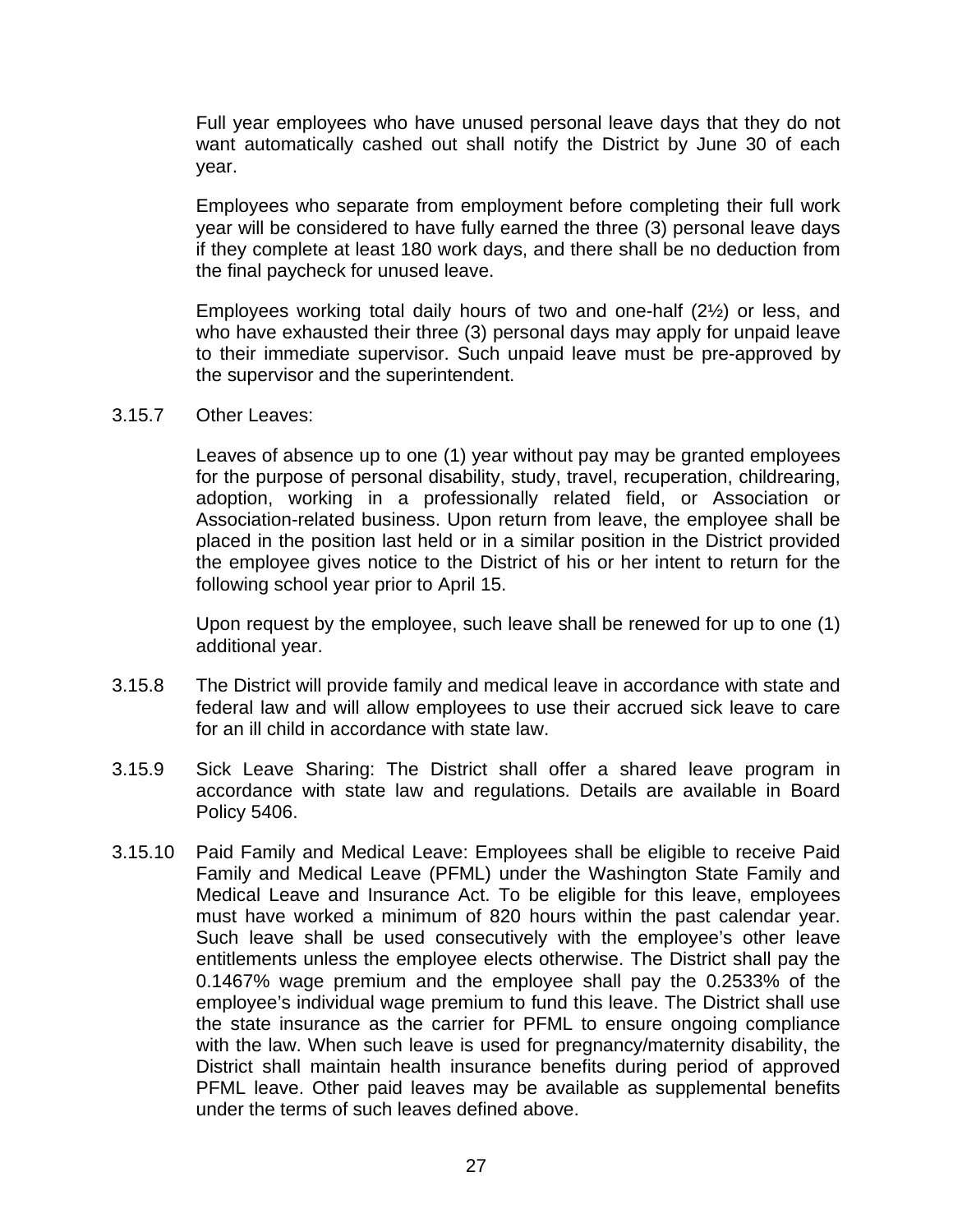3.15.11 Each year, the District and Association shall jointly determine through labormanagement meetings a chosen focus on better education about employee leave rights under the CBA and/or state and federal law.

#### <span id="page-30-0"></span>**Section 3.16 - Employee Evaluation**

- 3.16.1 All employees will be evaluated in writing by an administrative supervisor prior to May 1 using the form attached to this Agreement as Appendix B. The administrative supervisor will include input from teachers and others who work with the employee. Any ratings that are "Needs Improvement" or "Minimum Requirements" shall be accompanied by comments explaining the rating.
- 3.16.2 In the event an employee's work performance is unsatisfactory, the employee will be notified in writing prior to January 31 of each school year.
- 3.16.3 In the event an employee is given a negative evaluation that may ultimately lead to dismissal, the employee will be given a reasonable amount of time to implement the recommendation(s).

The District will provide a specific plan of assistance to help implement the remedial plan.

Reports: Evaluation reports shall be presented to each employee by the employee's immediate supervisor in accordance with the following procedures:

- a. Such reports shall be issued in the name of the immediate supervisor based on a compilation of reports and observations by the immediate supervisor.
- b. Such reports shall be addressed to the employee.
- c. Such reports shall be written in narrative form and shall include, when pertinent:
	- (1) Strengths of the employee.
	- (2) Weaknesses of the employee.
	- (3) Specific suggestions as to measures which the employee might take to improve the employee's performance in each of the areas wherein weaknesses have been indicated.

Any employee who receives an unsatisfactory evaluation will be reevaluated in writing within thirty (30) days.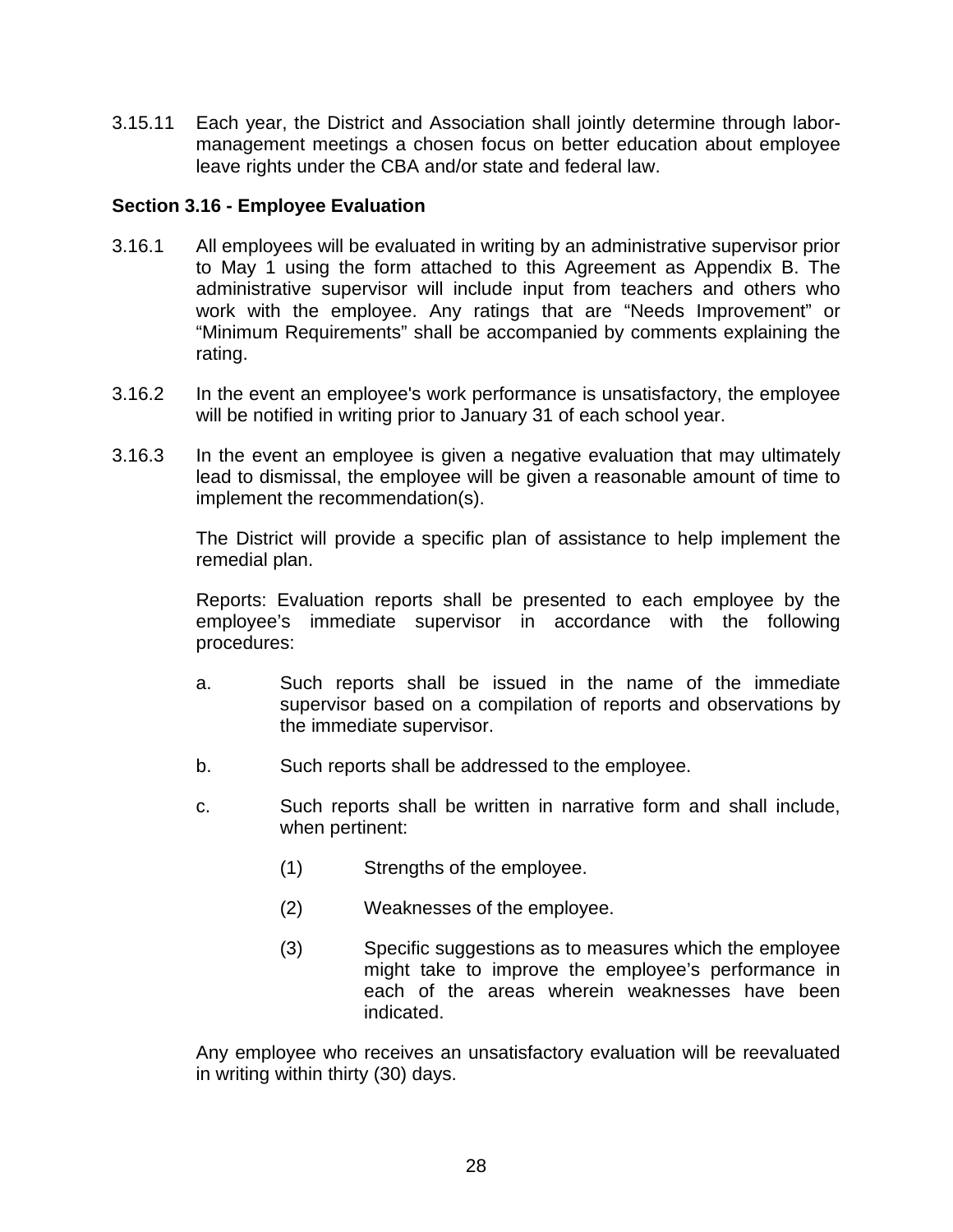3.16.4 Any employee who has received satisfactory evaluations in the District for at least three (3) years may be evaluated using a professional growth model in which the employee and administrative supervisor shall set professional growth goals. Such goals, the activities to support achievement of such goals, and how progress toward the goals will be measured shall be agreed upon by the employee and administrative supervisor prior to October 15. Such goals may include the input of non-administrative supervisors with whom the employee works. The employee and administrative supervisor shall meet prior to May 31 to review the employee's progress on meeting such goals. The employee shall be evaluated using the forms and process in Section 3.16.1 in any year in which (a) the employee or administrative supervisor requests a traditional evaluation; or (b) the employee's duties or assignment have substantially changed.

## **ARTICLE IV - GRIEVANCE PROCEDURES**

#### <span id="page-31-1"></span><span id="page-31-0"></span>**Section 4.1 - Definitions**

- 4.1.1 A "grievant" shall mean an employee or group of employees or the Association filing a grievance.
- 4.1.2 A "grievance" shall mean a claim by a grievant regarding a dispute, or disagreement, or application of the terms of this Agreement.
- 4.1.3 A "party of interest" is the person or persons making the claim and any person who might be required to take action or against whom action might be taken in order to resolve the claim.
- 4.1.4 "Days" shall mean working days, except as otherwise indicated; if the stipulated time limits are not met, the grievant shall have the right to appeal the grievance to the next level of procedure.

#### <span id="page-31-2"></span>**Section 4.2 - Rights to Representation**

- 4.2.1 The Board shall recognize grievance representatives upon their identification by the Association. At least one (1) Association representative shall be present for any meetings, hearings, or appeals, or other proceeding relating to a grievance which has been formally presented.
- 4.2.2 If, in the judgement of the Association, a grievance affects a group of employees or the Association; the Association may initiate and submit such grievance in writing to the Superintendent directly and the processing of such grievance shall be commenced at Level II. The Association may process such a grievance through all levels of the procedure even though there is no individual aggrieved person who wishes to do so. Class grievances involving more than one (1) supervisor and grievances involving the administrator above the building level may be filed by the Association at Step II.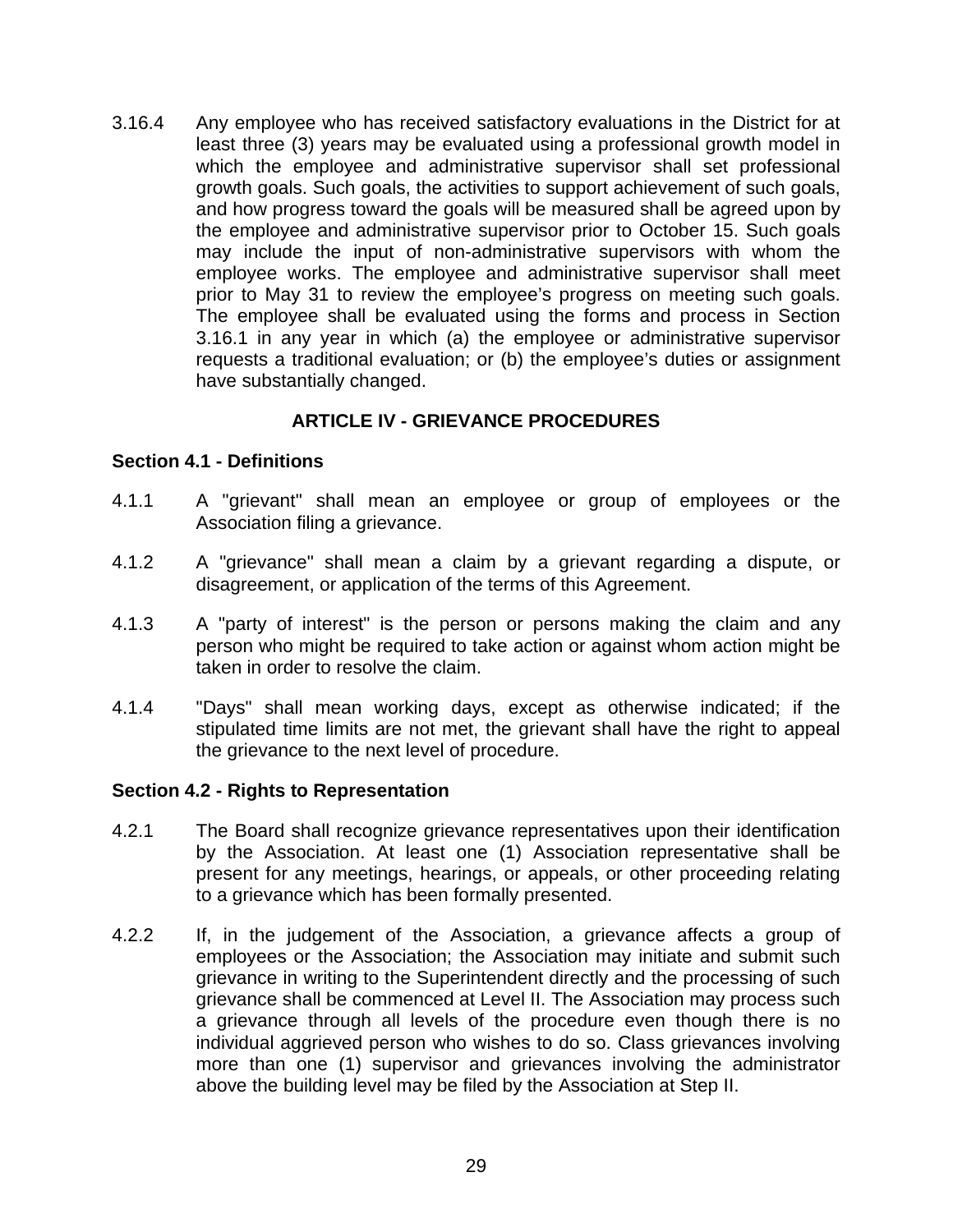- 4.2.3 In matters dealing with alleged violations of Association rights, the grievance shall be initiated at Step II.
- 4.2.4 The Association, on its own, may continue and submit to arbitration any grievances filed and later dropped by a grievant, provided that the grievance involves the application or interpretation of the Contract.
- 4.2.5 Upon mutual agreement, any grievance can be submitted directly to the Superintendent.

#### <span id="page-32-0"></span>**Section 4.3 - Individual Rights**

- 4.3.1 Nothing contained herein shall be construed as limiting the right of any employee having a complaint to discuss the matter via administrative channels and to have the problem adjusted without the intervention of the Association, as long as the Association is in attendance at these discussions and is notified in writing as to the disposition of the matter and such disposition is not inconsistent with the terms of this Agreement.
- 4.3.2 A grievant may be represented at all stages of the grievance procedure by the grievant, or at the grievant's option, by an Association representative selected by the Association. If an aggrieved party is not represented by the Association, the Association shall have the right to be present and to state its views at all stages of the grievance procedure.

#### <span id="page-32-1"></span>**Section 4.4 - Procedure**

4.4.1 Step I. The parties of interest acknowledge that it is usually most desirable for an employee and the employee's immediately involved supervisor to resolve problems through free and informal communications. The grievant and the Association representative or the Association may orally present a grievance to the immediate supervisor. If the grievance is not settled orally, a written statement of grievance shall be presented to the immediate supervisor within twenty (20) working days after the occurrence of the grievance or within twenty (20) working days from the time the grievant or the Association should have reasonably become aware of the occurrence of the events giving rise to the grievance, whichever is later.

> The "Statement of Grievance" shall name the grievant(s) involved, the specific facts giving rise to the grievance, the specific provision(s) of the Agreement alleged to be violated, and the remedy (specific relief) requested.

> The immediate supervisor, upon receipt of the written grievance, shall sign and date the grievance form and shall give a copy of the grievance form to the grievant(s), Association representative and the Superintendent. The immediate supervisor shall answer the grievance in writing within five (5) working days of receiving the grievance. The immediate supervisor's answer shall include the specific reasons upon which the decision was based, and supervisor shall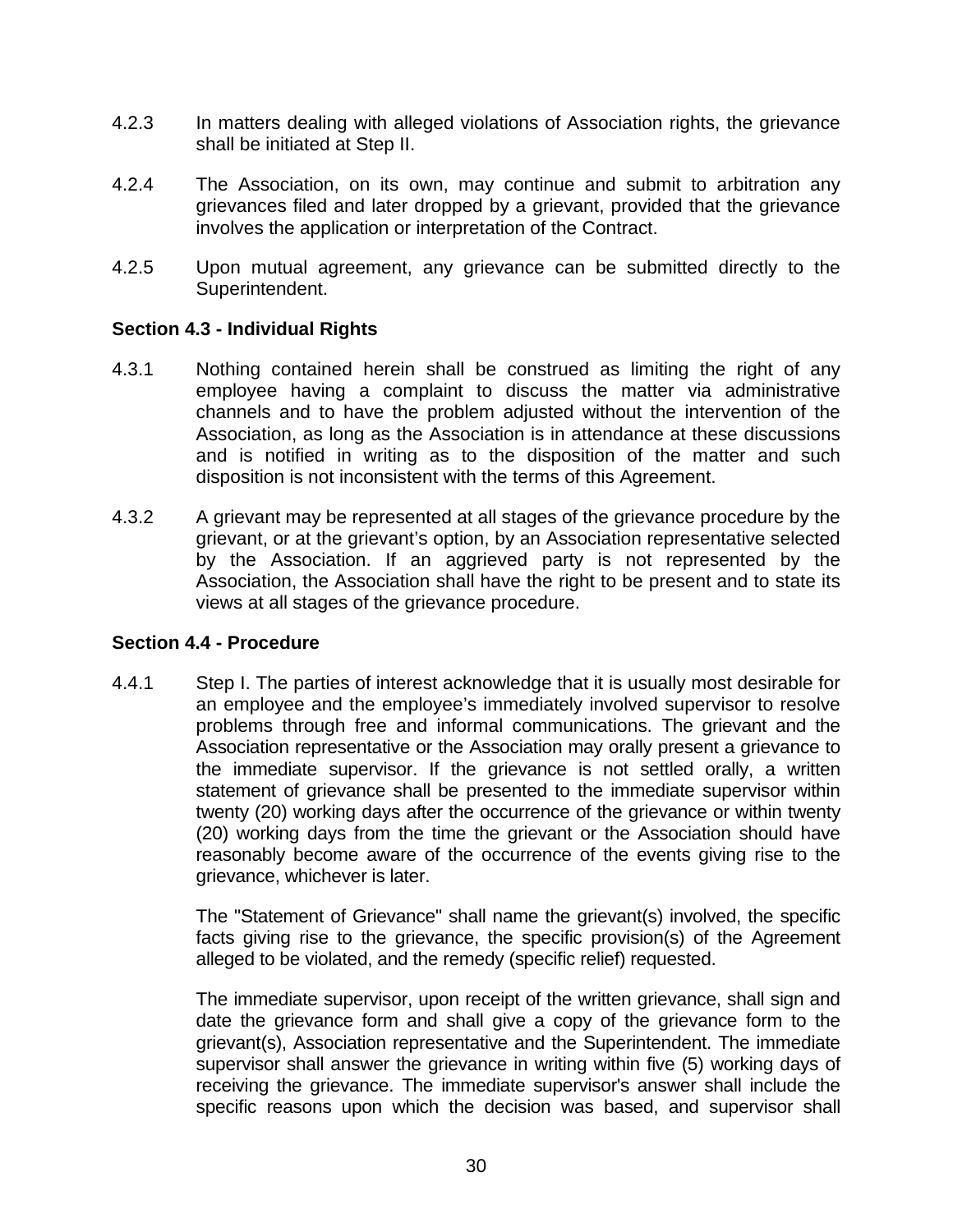concurrently send a copy of the grievance, the supervisor's decision and all supportive evidence to the grievant(s), Association representative and the Superintendent.

4.4.2 Step II- Superintendent. If no satisfactory settlement is reached at Step I, the grievance may be appealed to Step II, Superintendent or designated representative, within eight (8) working days of receipt of the decision rendered in Step I.

> The Superintendent or designated representative shall arrange for a grievance meeting with the grievant(s) and/or Association representative and such meeting shall be scheduled to take place within eight (8) working days of the receipt of the Step II Appeal. The purpose of this meeting shall be to affect a resolution of the grievance.

> The Superintendent or designated representative shall provide a written decision, incorporating the specific reasons upon which the decision was based, to the grievant(s), Association representative, and immediate supervisor within five (5) working days from the conclusion of the meeting.

- 4.4.3 Step III Board. If the grievant is not satisfied with the proceedings in Level II, or if no decision has been given within five days of the grievance meeting, a grievant may appeal the grievance directly to the Board within five days of receiving the Superintendent's decision. The Board will deliver its decision within five days after its next regular meeting.
- 4.4.4 Mediation/Arbitration. The Employer and the Association may mutually agree to bypass the Board (level III) and to utilize instead the mediation/arbitration process in accordance with the rules stated in Appendix C attached.
- 4.4.5 Binding Arbitration. If no satisfactory settlement is reached at Step III, the Association may within fifteen (15) working days of the receipt of the Step III decision appeal the final decision of the Employer to arbitration.

Within ten (10) days after written notice of submission to arbitration, the Superintendent and the Association will attempt to agree upon a mutually acceptable arbitrator to serve. If the parties are unable to agree upon an arbitrator or to obtain such a commitment within the ten- (10) day period, a request for a list of arbitrators may be made to the American Arbitration Association by either party. The parties will be bound by the voluntary rules and procedures of the American Arbitration Association

Neither party shall be permitted to assert in the arbitration proceedings any evidence which was not submitted to the other party before the completion of Level III meetings.

The arbitrator selected will confer with the representatives of the Superintendent and the Association and hold hearings promptly and will issue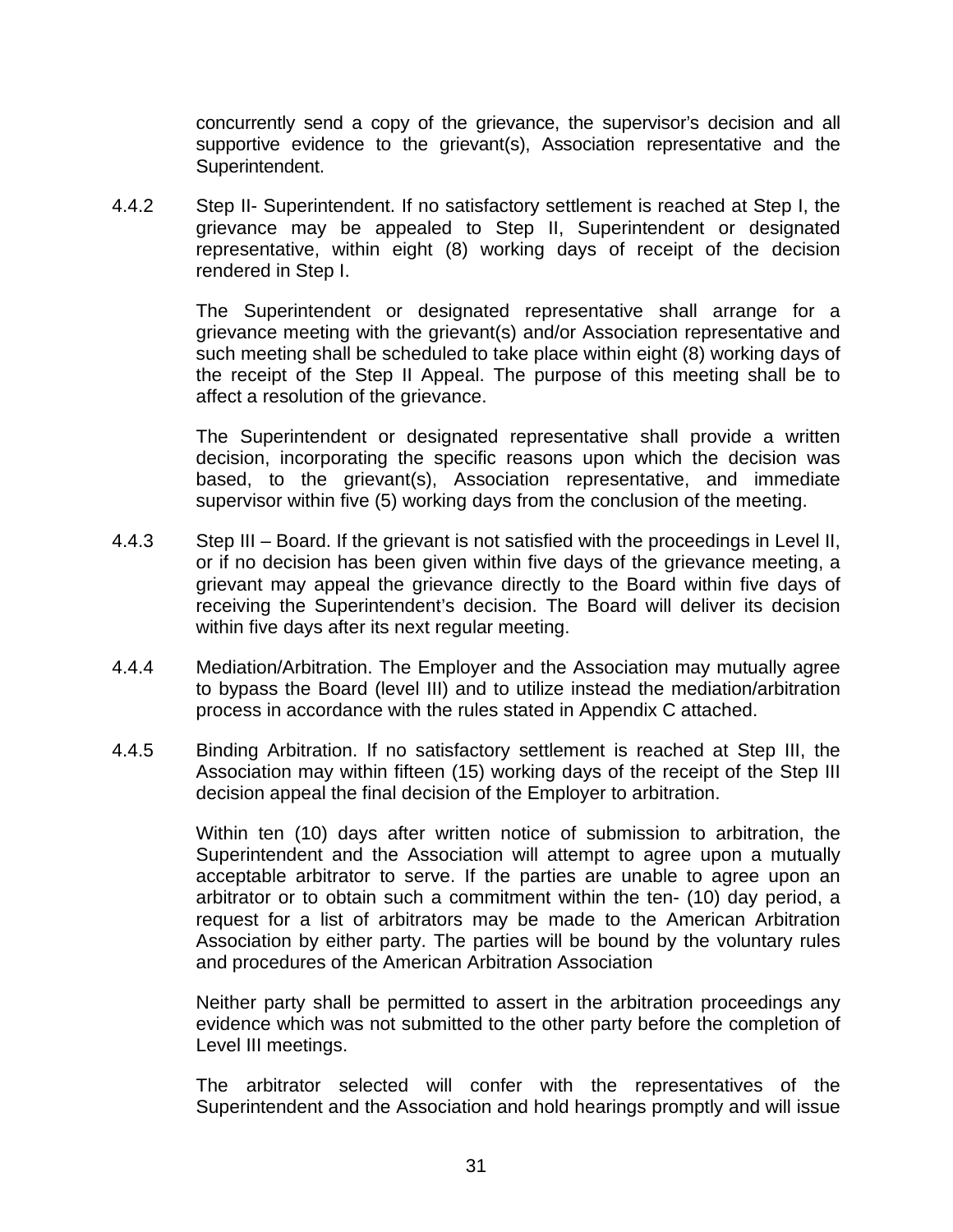the arbitrator's decision not later than twenty (20) days from the date of the close of the hearings. The arbitrator's decision will be in writing and will set forth the arbitrator's findings of fact, reasoning, and conclusions on the issues submitted. The arbitrator will be without power of authority to make any decision which required the commission of an act prohibited by law or which is violative of the terms of this Agreement. The decision of the arbitrator will be submitted to the Board and the Association and will be final and binding upon the parties.

The costs for the services of the arbitrator, including per diem expenses, if any, and the arbitrator's travel and subsistence expenses and the cost of any hearing room will be borne equally by the Board and the Association. All other costs will be borne by the party incurring them.

## <span id="page-34-0"></span>**Section 4.5 - Exceptions to Time Limits**

Time limits provided in this procedure may be extended by mutual agreement when documented by the parties. Failure on the part of the Employer at any step of this procedure to communicate the decision on a grievance within the specific time limit shall permit the Association to lodge an appeal at the next step of this procedure. Any grievance not advanced by the grievant from one step to the next within the time limits of that step shall be deemed resolved by the Employee's answer to the previous step.

#### <span id="page-34-1"></span>**Section 4.6 - No Reprisals**

No reprisals of any kind will be taken by the Board or the School Administration against any employee because of the employee's participation in this grievance procedure.

#### <span id="page-34-2"></span>**Section 4.7 - Cooperation of Board and Administration**

The Board and Administration will cooperate with the Association in its investigation of any grievance; and further, will furnish the Association such information as is required for the processing of any grievance.

#### <span id="page-34-3"></span>**Section 4.8 - Release Time**

Should the investigation or processing of any grievance require that an employee or an Association representative be released from the employee's regular assignment, the employee shall be released without loss of pay or benefits.

#### <span id="page-34-4"></span>**Section 4.9 - Personnel Files**

All documents, communications, and records dealing with the processing of a grievance shall be filed separately from the personnel files of the participants.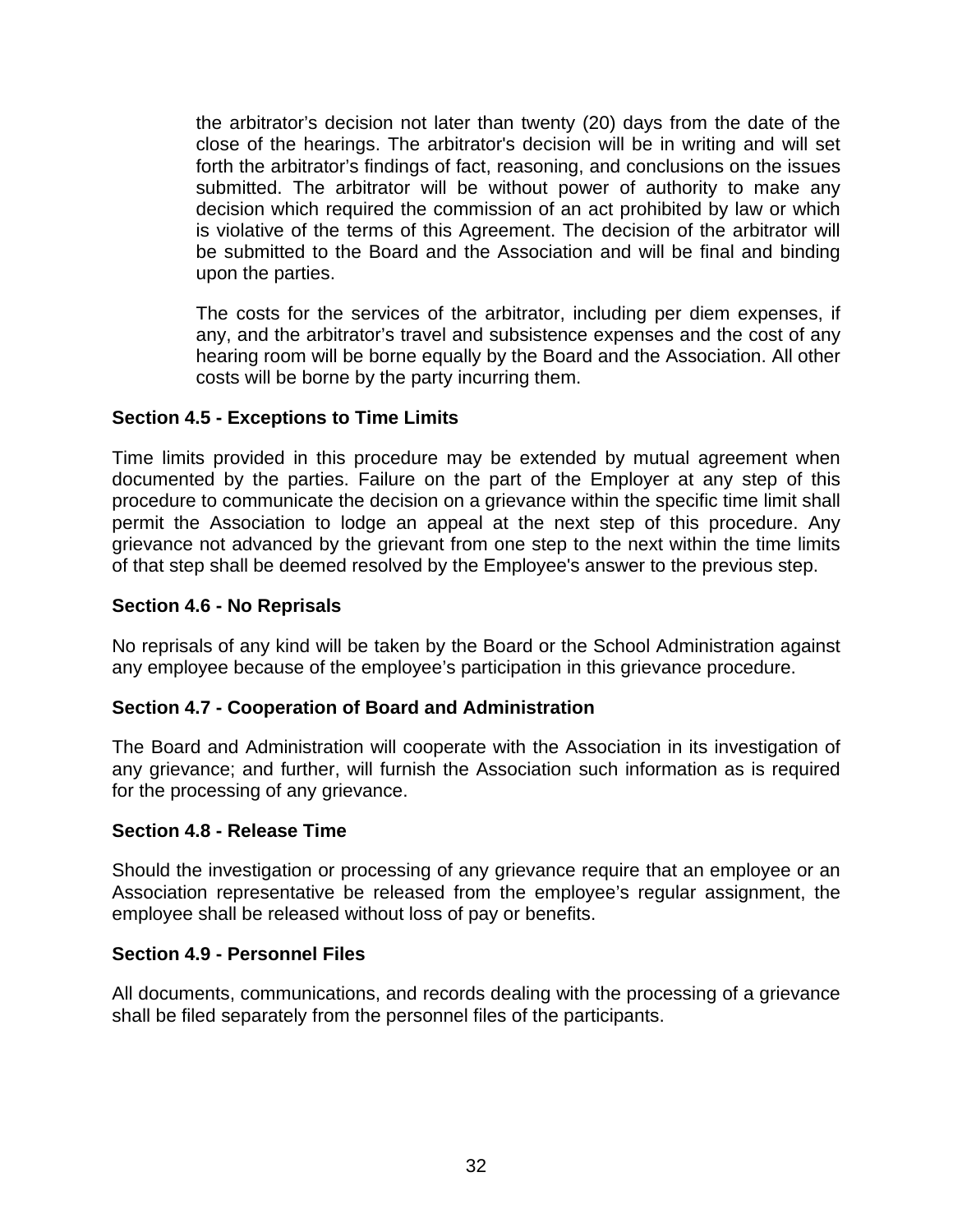#### Section 4.10 - Grievance Forms

Forms for filing grievances, serving notices, taking appeals, reports and recommendations, and other necessary documents will be prepared jointly by the Superintendent and the Association so as to facilitate operation of the grievance procedure. The costs of preparing such forms shall be borne by the Board and the Association.

#### **ARTICLE V - DURATION AND REOPENER**

This Agreement shall be in effect from September 1, 2021, to August 31, 2024. The parties agree to commence bargaining a new Agreement prior to the expiration date as stated above.

Either party may reopen the agreement should the legislature increase or decrease funding for classified salaries, or change the manner and flexibility in which funding may be used, including but not limited to local revenue, levy authority, inflationary indexes, regionalization and state funding for professional development.

**Dieringer School District** 

Dieringer Classified Public Employees Association

 $1010$ 

**Board Chair** 

Superintendent

President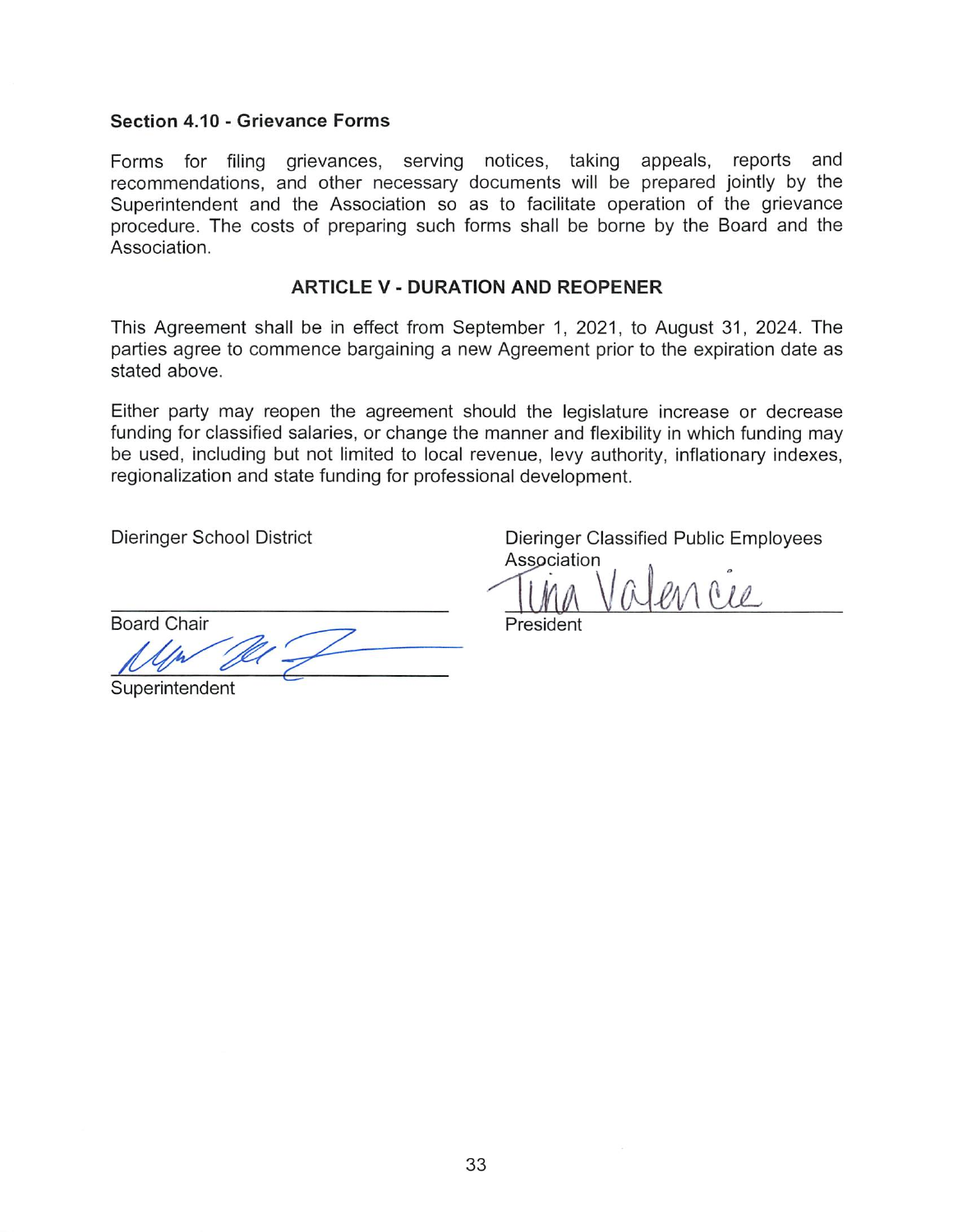#### **APPENDIX A – SALARY SCHEDULE**

#### **Dieringer School District #343 DCPEA Salary Schedule 2021-22 School Year**

<span id="page-36-0"></span>

|                                      | base     | $base+5%$ | $base+10%$ | $base+15%$ | base $+20%$ | $base+25%$ |
|--------------------------------------|----------|-----------|------------|------------|-------------|------------|
| <b>Job Titles</b>                    | 1-3 Yrs. | 4-6 Yrs.  | 7-9 Yrs.   | 10-12 Yrs. | 13-15 Yrs.  | $16+Yrs.$  |
| <b>Food Service</b>                  |          |           |            |            |             |            |
| Cook's Helper                        | \$18.22  | \$19.13   | \$20.04    | \$20.97    | \$21.87     | \$22.78    |
| Cook                                 | \$20.80  | \$21.84   | \$22.89    | \$23.91    | \$24.96     | \$25.99    |
| <b>Lead Cook</b>                     | \$23.17  | \$24.35   | \$25.52    | \$26.67    | \$27.83     | \$28.98    |
| <b>Student Support</b>               |          |           |            |            |             |            |
| Paraeducator                         | \$21.19  | \$22.25   | \$23.32    | \$24.36    | \$25.43     | \$26.48    |
| Library Technician                   | \$23.84  | \$25.05   | \$26.24    | \$27.43    | \$28.62     | \$29.81    |
| Interpreter-Tutor                    | \$26.22  | \$27.52   | \$28.85    | \$30.14    | \$31.46     | \$32.77    |
| <b>Health Services</b>               |          |           |            |            |             |            |
| <b>COTA</b>                          | \$27.19  | \$28.54   | \$29.92    | \$31.26    | \$32.63     | \$33.98    |
| <b>PTA</b>                           | \$27.19  | \$28.54   | \$29.92    | \$31.26    | \$32.63     | \$33.98    |
| <b>LPN</b>                           | \$27.19  | \$28.54   | \$29.92    | \$31.26    | \$32.63     | \$33.98    |
| <b>RN</b>                            | \$34.70  | \$36.43   | \$38.16    | \$39.91    | \$41.63     | \$43.38    |
| <b>Office Support</b>                |          |           |            |            |             |            |
| <b>Health Technician</b>             | \$23.17  | \$24.35   | \$25.52    | \$26.67    | \$27.83     | \$28.98    |
| <b>Elementary Office Assistant</b>   | \$23.17  | \$24.35   | \$25.52    | \$26.67    | \$27.83     | \$28.98    |
| Middle School Secretary              | \$23.65  | \$24.82   | \$26.00    | \$27.18    | \$28.38     | \$29.56    |
| <b>Elementary Office Manager</b>     | \$25.94  | \$27.24   | \$28.52    | \$29.82    | \$31.12     | \$32.41    |
| Middle School Office Manager         | \$25.94  | \$27.24   | \$28.52    | \$29.82    | \$31.12     | \$32.41    |
| <b>Technology Support</b>            |          |           |            |            |             |            |
| <b>Technology Support Specialist</b> | \$25.45  | \$26.71   | \$27.98    | \$29.26    | \$30.54     | \$31.81    |

The rates above will be increased in the 2022-23 and 2023-24 school years as described in Section 3.12.2 of the CBA. Eligible employees shall also be paid the stipends described in Section 3.12.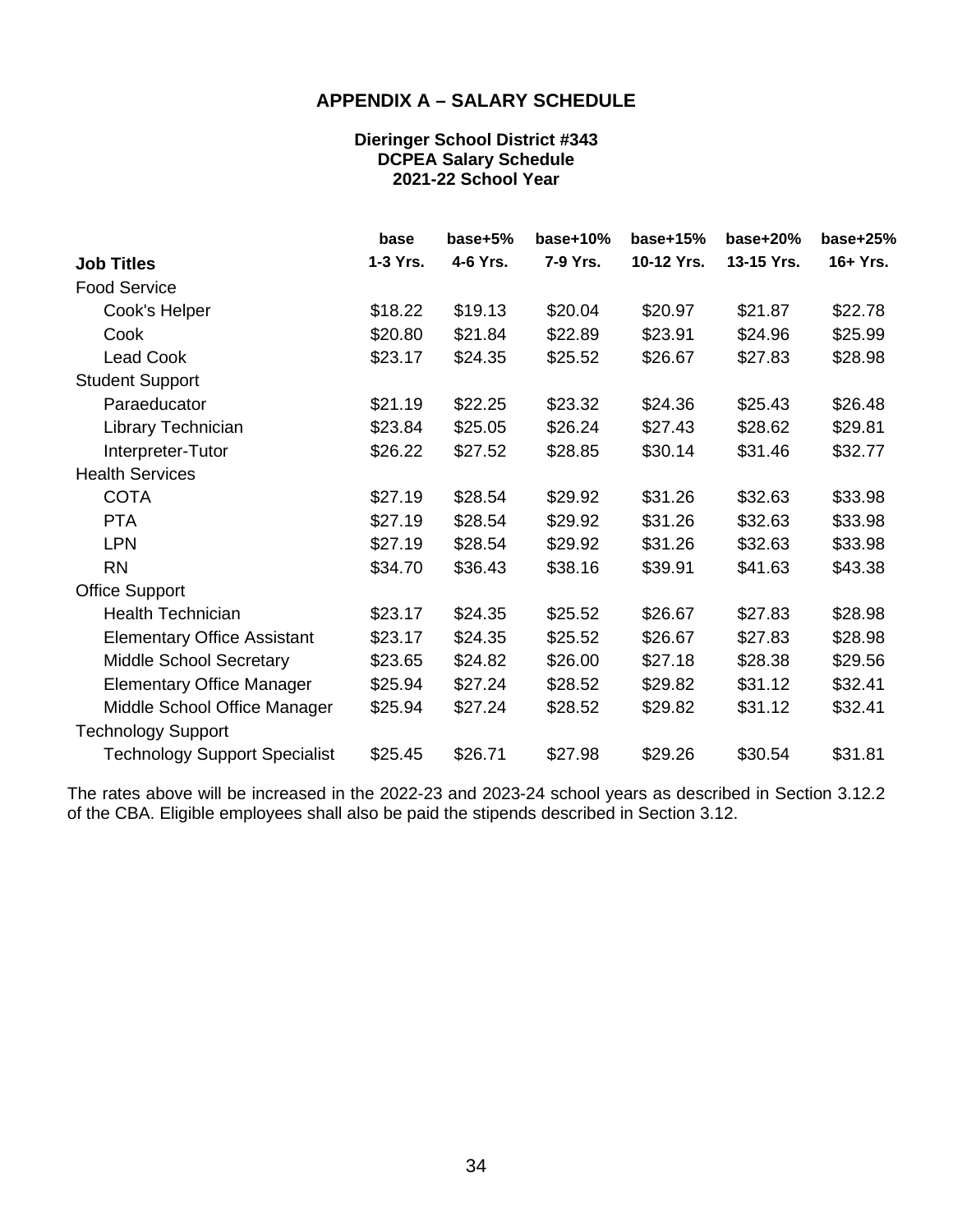#### **APPENDIX B – CALENDAR DEVELOPMENT**

<span id="page-37-0"></span>The employee work calendar for each school year shall be constructed in accordance with the following:

- (a) The school year shall begin on the Tuesday following Labor Day (or Wednesday if the last day of school would be a Monday) and contain 180 school days.
- (b) The school year shall contain the following holiday breaks/non-work days:
	- (i) Veterans Day; (ii) Thanksgiving Day and the day after Thanksgiving Day; (iii) Martin Luther King Jr. Day; (iv) Memorial Day.
- (c) Winter Break (10 consecutive weekdays beginning on the Monday before Christmas if Christmas is on a Wednesday through Saturday or 9 consecutive weekdays beginning on the Thursday before Christmas if Christmas is on a Sunday, Monday or Tuesday);
- (d) Mid-Winter Break (5 consecutive weekdays beginning on Presidents Day);
- (e) Spring Break (5 consecutive weekdays beginning on the Monday 7 weeks after Presidents Day);
- (f) Make-up days for school days cancelled due to inclement weather will be scheduled on the weekdays following the last scheduled day of school;
- (g) On the Wednesday before Thanksgiving students shall be scheduled for a threehour school day; and
- (h) On the last day of school, students shall be scheduled for a three-hour school day.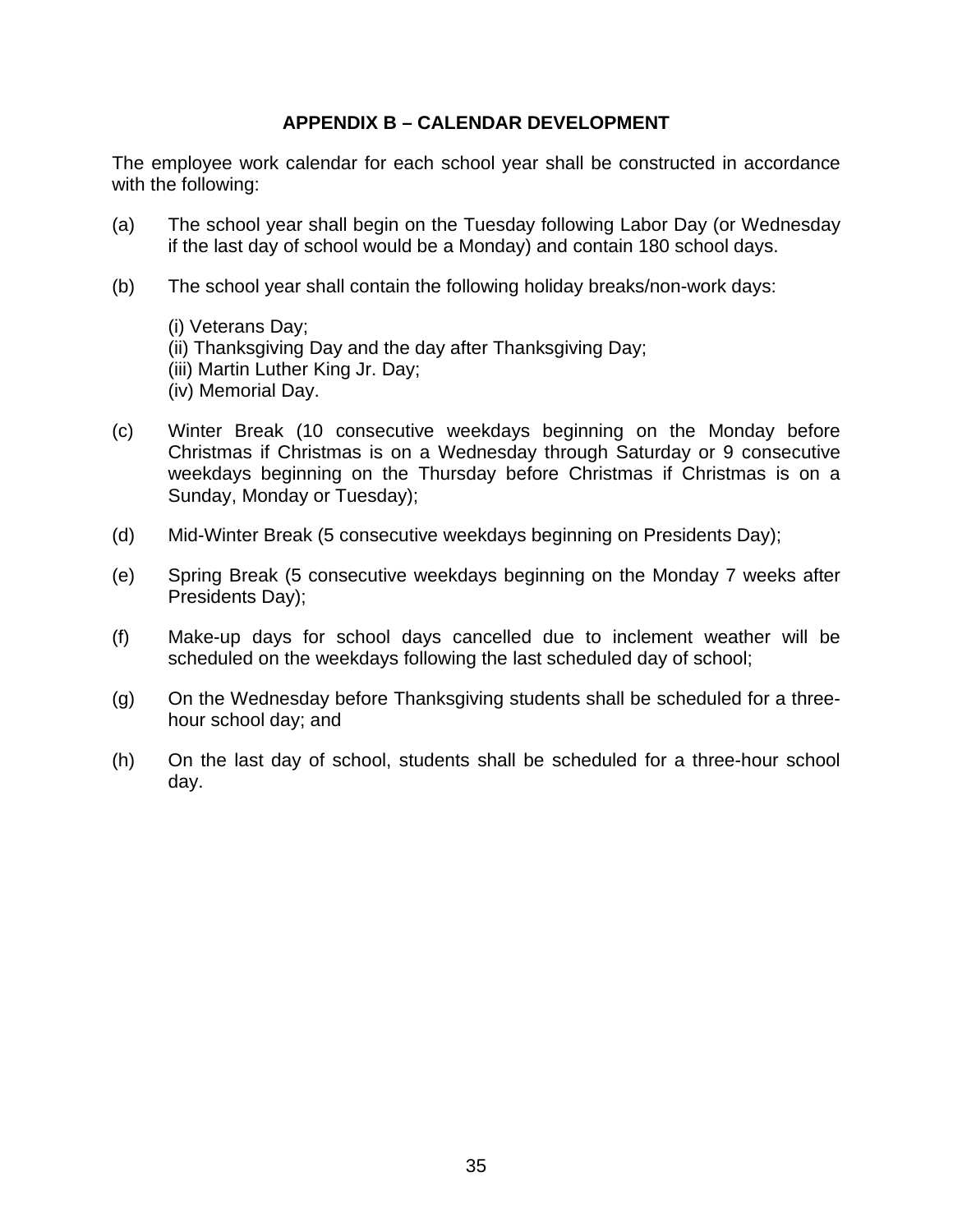### **APPENDIX C – MEDIATION RULES**

<span id="page-38-0"></span>The Employer and the Association agree to a procedure for the mediation of grievances in accordance with the following:

- 1. A grievance may be referred to mediation if the Association is not satisfied with the disposition of the grievance at Step Two or Step Three of the grievance procedure contained within the collective bargaining agreement, or if no written decision has been received from the District within the time limits prescribed in Step Two or Step Three.
- 2. The Association must notify the District in writing within five (5) working days of the conclusion of Step Two or Step Three of the Association's desire to refer the grievance to mediation. The District shall respond to the Association whether or not the District agrees to the mediation of the grievance no later than two (2) working days prior to the Association's contractual deadline for the submission of a grievance to the next step in the grievance procedure or within five (5) working days of receipt of the written notification, whichever is sooner.
- 3. The District and the Association must mutually agree to submit a grievance to mediation. If the parties agree to submit a grievance to mediation, then the timelines and procedures contained within the grievance procedure of the collective bargaining agreement shall be held in abeyance until such time as written notification of appeal is provided by the Association to the District. The date on which written notification of appeal is filed by the Association with the District shall serve as the date from which the timelines and procedures contained within the collective bargaining agreement shall be enforced.
- 4. Within five (5) working days following the agreement of the District and the Association to mediate the grievance, the parties shall have mutually agreed on a mediator or else the parties shall discontinue mediation and the Association may pursue the grievance in accord with the grievance provisions of this Agreement.
- 5. The grievant shall have the right to be present at the mediation conference.
- 6. There shall be one (1) person from each party designated as spokesperson for that party at the mediation conference.
- 7. The mediator will have the authority to meet separately with either party, but will not have the authority to compel the resolution of a grievance.
- 8. The presentation of facts and considerations shall not be limited to those presented at earlier steps of the grievance procedure. Proceedings before the mediator shall be informal in nature. There shall be no formal evidence rules. No transcript or record of the mediation conference shall be made. The mediator shall attempt to assure that all necessary facts and considerations are revealed to the mediator.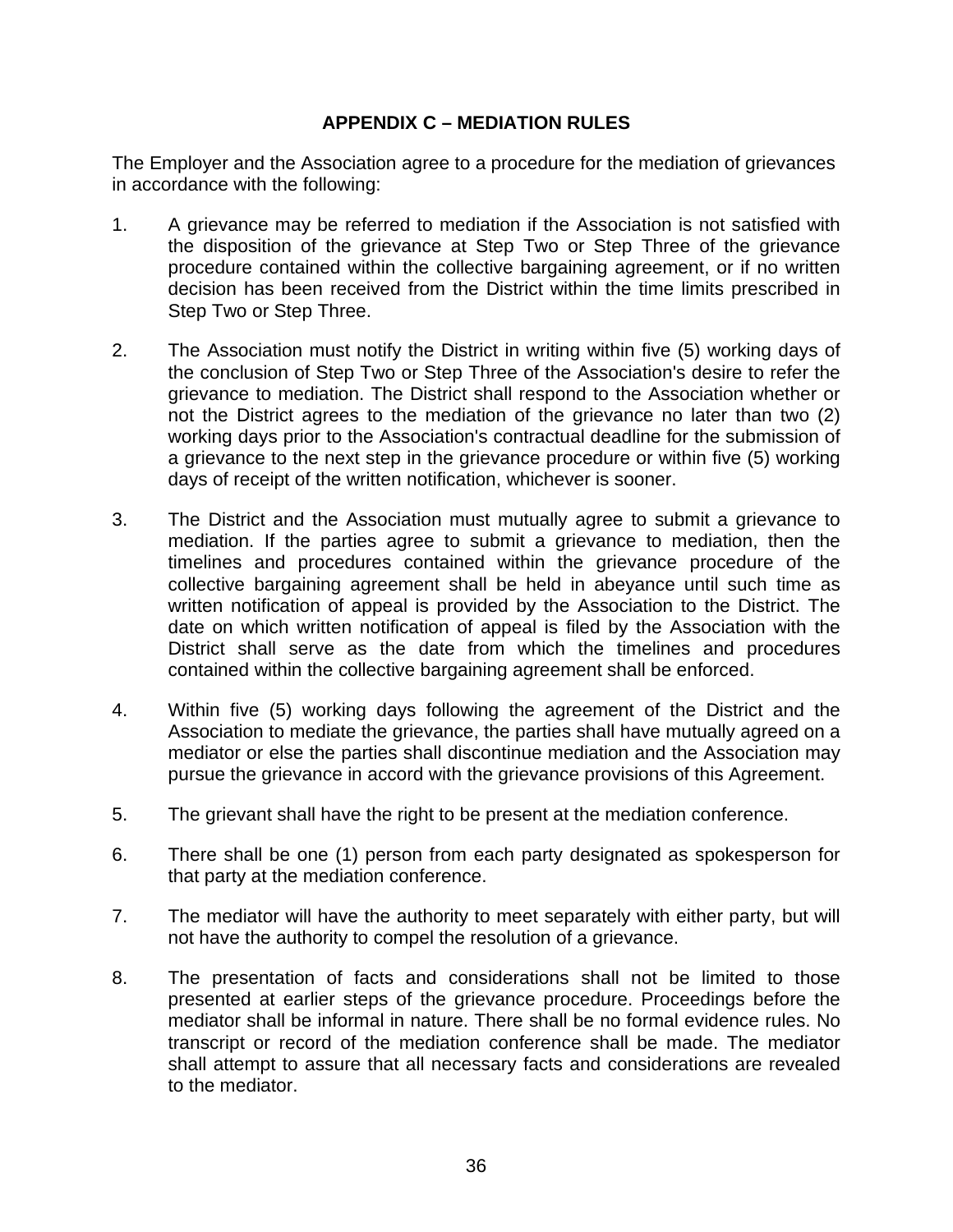- 9. Written material presented to the mediator shall be returned to the party representing that material at the termination of the mediation conference, except that the mediator may retain one copy of the written grievance to be used solely for the purposes of statistical analysis.
- 10. In the event that a grievance which has been mediated is appealed to arbitration, the mediator may not serve as arbitrator, nor may the mediator be placed on any panel from which an arbitrator is to be selected by the parties. In the arbitration proceedings there shall be no reference to the fact that a mediation conference was or was not held. Nothing said or done by the mediator may be referenced or introduced into evidence at the arbitration hearing and nothing said or done by either party for the first time in the mediation conference may be used against it in arbitration.
- 11. If no settlement is reached in mediation, the grievance may be appealed to arbitration in accordance with Article IV of the collective bargaining agreement between the parties. If the Association desires to appeal the grievance to the next step of the grievance procedure, written notice of such appeal must be made within ten (10) working days following the termination of the mediation conference.
- 12. The mediator shall conduct no more than three (3) mediations per day.
- 13. Starting time for the mediation shall be agreed to by the District and the Association.
- 14. The fees and expenses of the mediator shall be shared equally by the parties.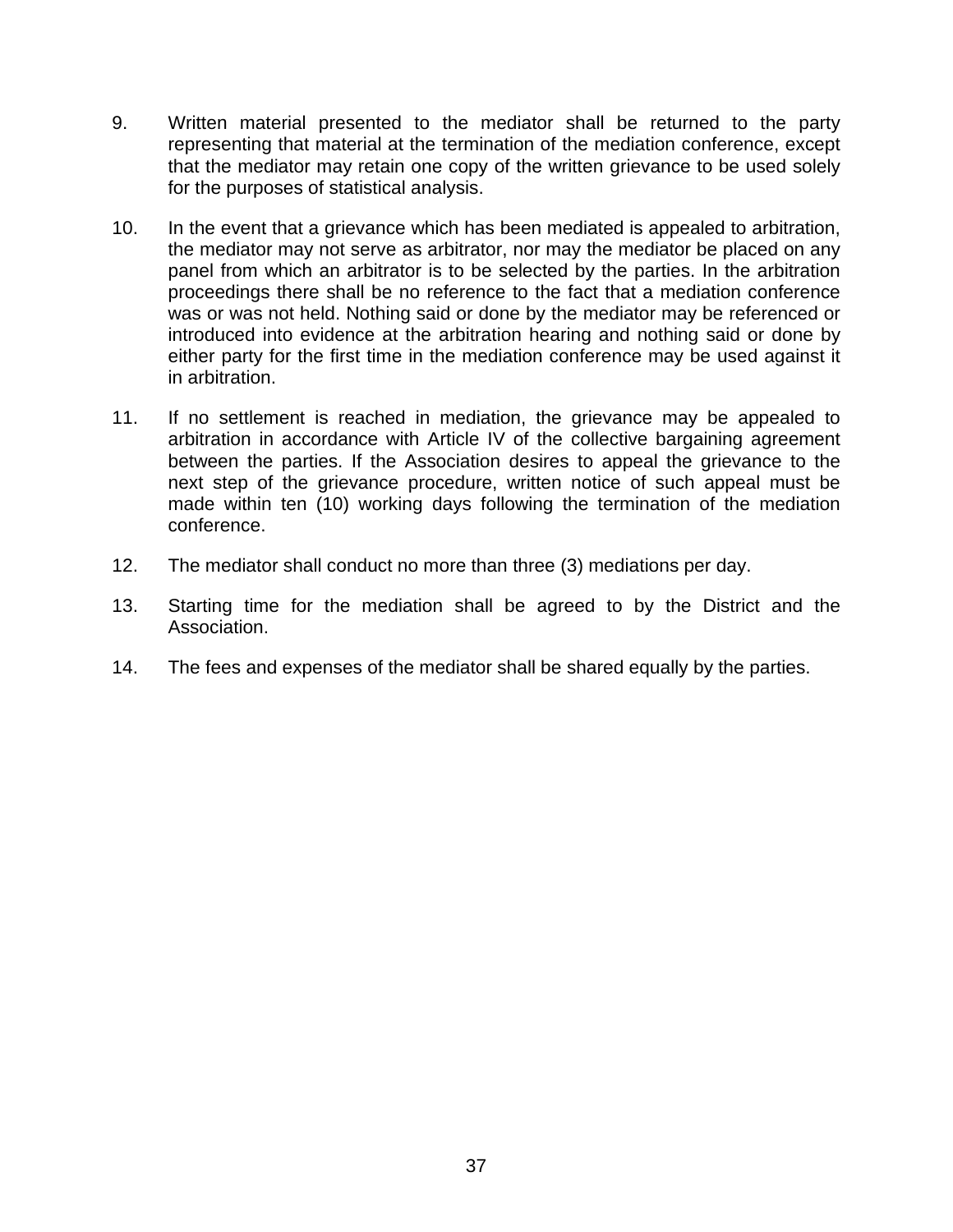#### **MEMORANDUM OF UNDERSTANDING - EVALUATIONS**

The District and Association agree to form a committee to explore replacement of the current evaluation criteria with criteria and/or indicators which are more specific and meaningful for the positions within the bargaining unit. One of the options to be explored is the NEA Education Support Professionals Professional Growth Continuum, but the committee is not limited to this model. The committee shall also identify any grants available for exploration, training and/or implementation of new evaluation criteria and/or processes. The Association and the District agree to jointly apply for any available grant applications that would support the work of the committee.

The members of the committee shall include up to seven representatives appointed by the Association president from various job families and schools and at least two administrators appointed by the Superintendent. Committee members will be offered a \$500 honorarium for the responsibilities involved in serving on the committee. The committee shall begin meeting no later than November 1, 2021, and report back to the Superintendent and Association President by May 1, 2022, with a recommendation which could include, among other things, new standards-based evaluation criteria, meetings and elements to be involved in the evaluation process (i.e., goal setting, selfassessments, evidence, etc.), professional development and training related to evaluation, a pilot evaluation program, and/or additional research on evaluation systems.

**Dieringer School District** 

Superintendent

Dieringer Classified Public Employees Association